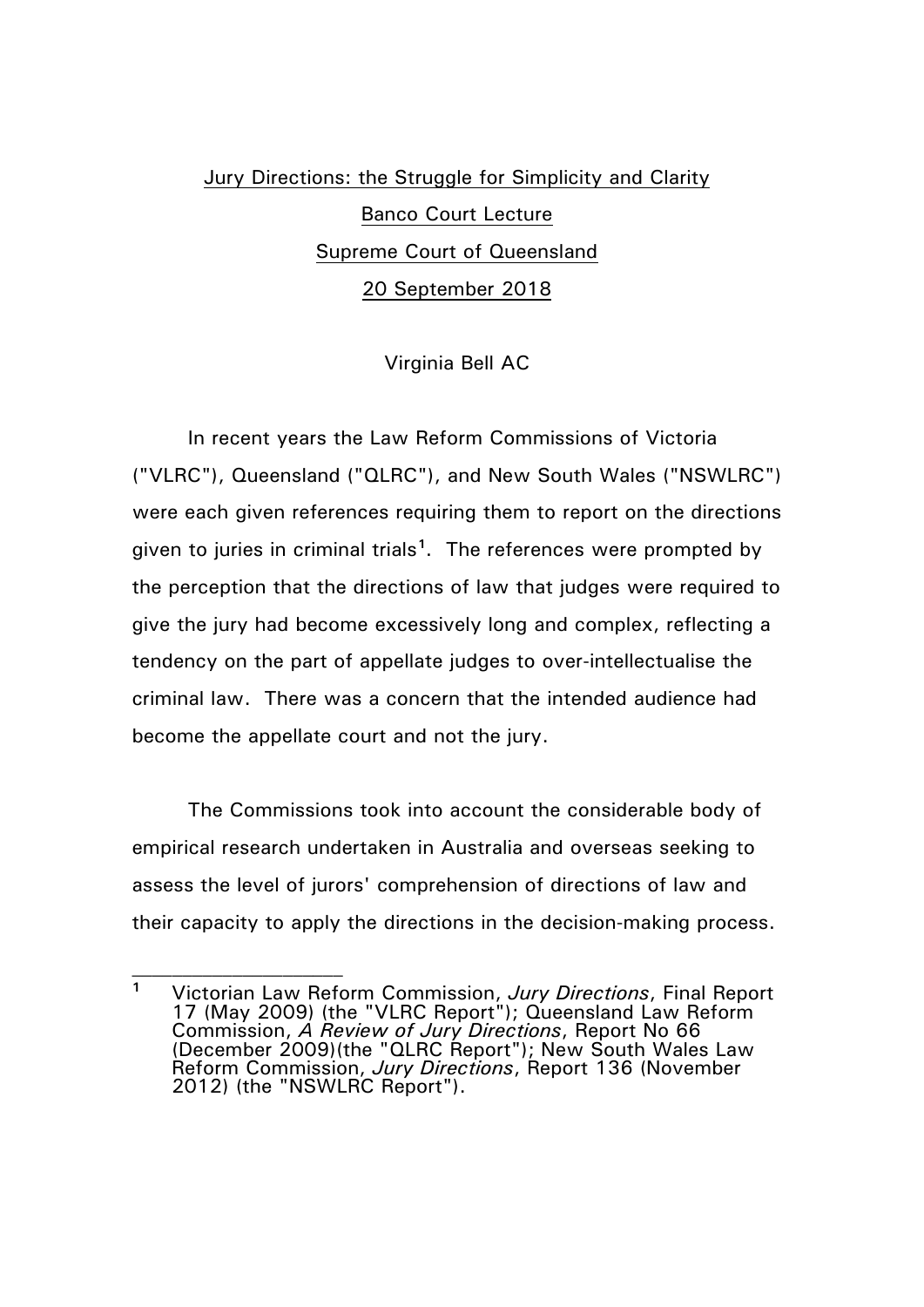The QLRC commissioned its own psycho-linguist research on the effect of the simplification of directions on juror decision-making**[2](#page-1-0)** .

The secrecy of jury deliberations and the statutory restrictions on communicating with jurors present impediments to the conduct of research into jury decision-making. While exemptions can be obtained from those restrictions for the purposes of approved research, there are limitations to the insight that answers to questionnaires or even telephone interviews with jurors provide. The landmark jury study, undertaken by the New Zealand Law Commission in the late 1990s, continues to impress me as the gold standard**[3](#page-1-1)**. The results of that survey were encouraging overall; jurors approached their task conscientiously, endeavouring to understand and apply the law in accordance with the directions. There was little evidence that jurors tempered the rigidities of the law by the application of idiosyncratic notions of justice**[4](#page-1-2)**. Subsequent Australian studies are broadly in line with these conclusions**[5](#page-1-3)**. This positive picture is tempered by the NSWLRC's

 $\mathcal{L}_\text{max}$ 

<span id="page-1-0"></span>**<sup>2</sup>** QLRC Report at Ch 2.

<span id="page-1-1"></span>**<sup>3</sup>** Young, Cameron and Tinsley, *Juries in Criminal Trials: Part Two – A Summary of the Research Findings*, Preliminary Paper 37 - Volume 2 (1999).

<span id="page-1-2"></span>**<sup>4</sup>** Young, Cameron and Tinsley, *Juries in Criminal Trials: Part Two – A Summary of the Research Findings*, Preliminary Paper 37 - Volume 2 (1999) at 53 [7.11].

<span id="page-1-3"></span>**<sup>5</sup>** Chesterman, Chan and Hampton, *Managing Prejudicial Publicity: An Empirical Study of Criminal Jury Trials in New South Wales,* Law and Justice Foundation of NSW (2001) at 175-177 [438]-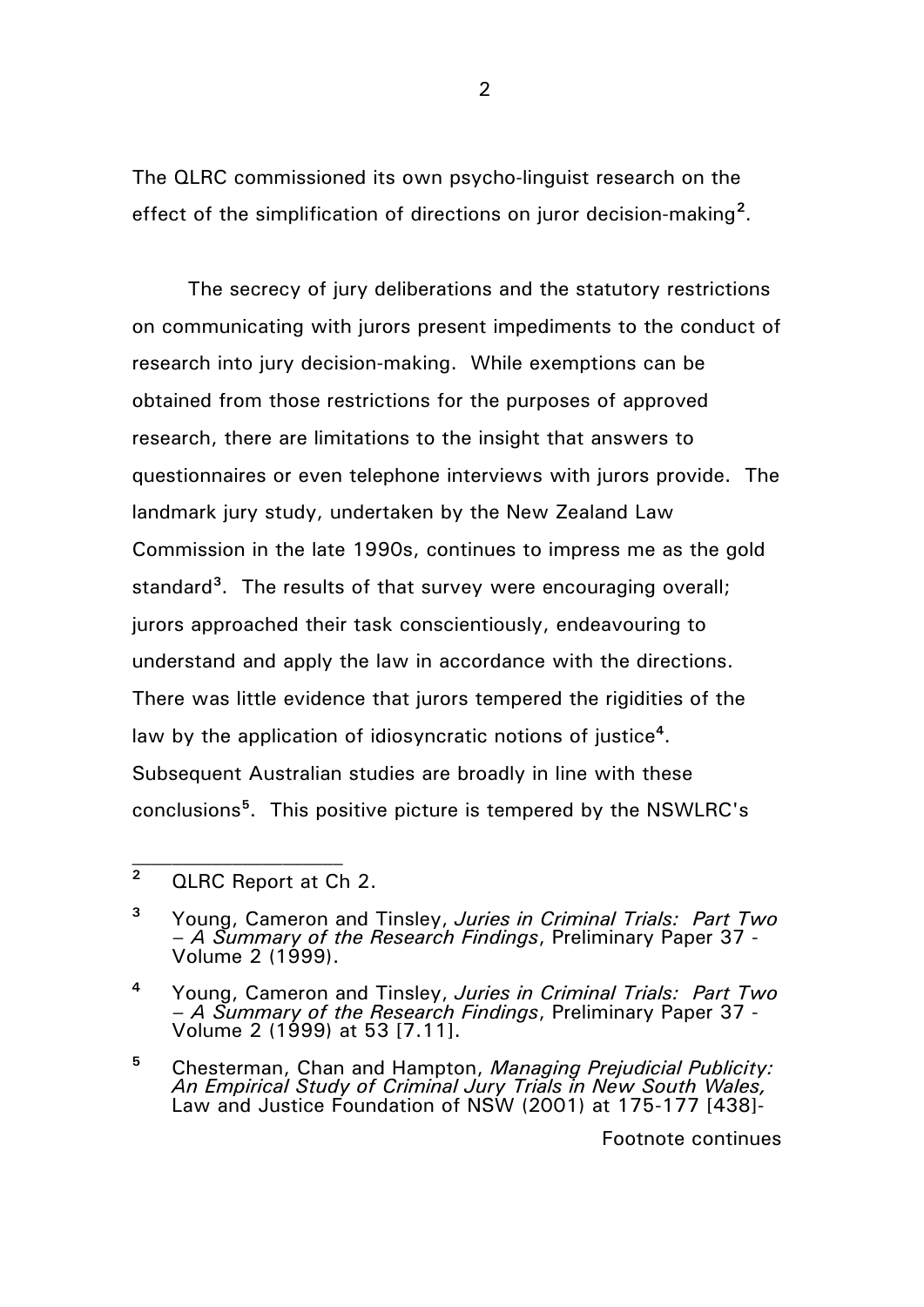observation that, while the empirical evidence suggests that jurors are generally conscientious in their efforts to follow the directions, which they are reported to find helpful, the evidence is less positive about the level of juror comprehension of directions**[6](#page-2-0)**.

Trial by jury is at the heart of our system of adversarial criminal justice. In the case of Commonwealth offences tried on indictment, trial by jury is mandated under our *Constitution***[7](#page-2-1)** . The verdict of the jury confers peculiar legitimacy on the outcome of the trial of an allegation of serious criminal offending. An essential assumption upon which the system depends is that juries act on the evidence and the judge's directions. As McHugh J observed, it is an assumption on which common law courts have staked a great deal**[8](#page-2-2)**.

Of course, trial judges should strive to explain the law to the jury in accessible, clear terms. Equally, it is fundamental that the accused is entitled to a trial at which the law is correctly explained to the jury**[9](#page-2-3)**. Given that the deliberations of the jury are secret, and

- <span id="page-2-0"></span>**<sup>6</sup>** NSWLRC Report at 28 [1.83].
- <span id="page-2-1"></span>**<sup>7</sup>** Constitution, s 80.

 $\mathcal{L}_\text{max}$ 

<span id="page-2-2"></span>**<sup>8</sup>** *Gilbert v The Queen* (2000) 201 CLR 414 at 425 [31]; [2000] HCA 15.

<sup>[443], 181-182 [455]-[458];</sup> NSWLRC Report at 28 [1.83]; QLRC Report 66 at Appendix E.

<span id="page-2-3"></span>**<sup>9</sup>** *Mraz v The Queen* (1955) 93 CLR 493 at 514 per Fullagar J; [1055] HCA 59.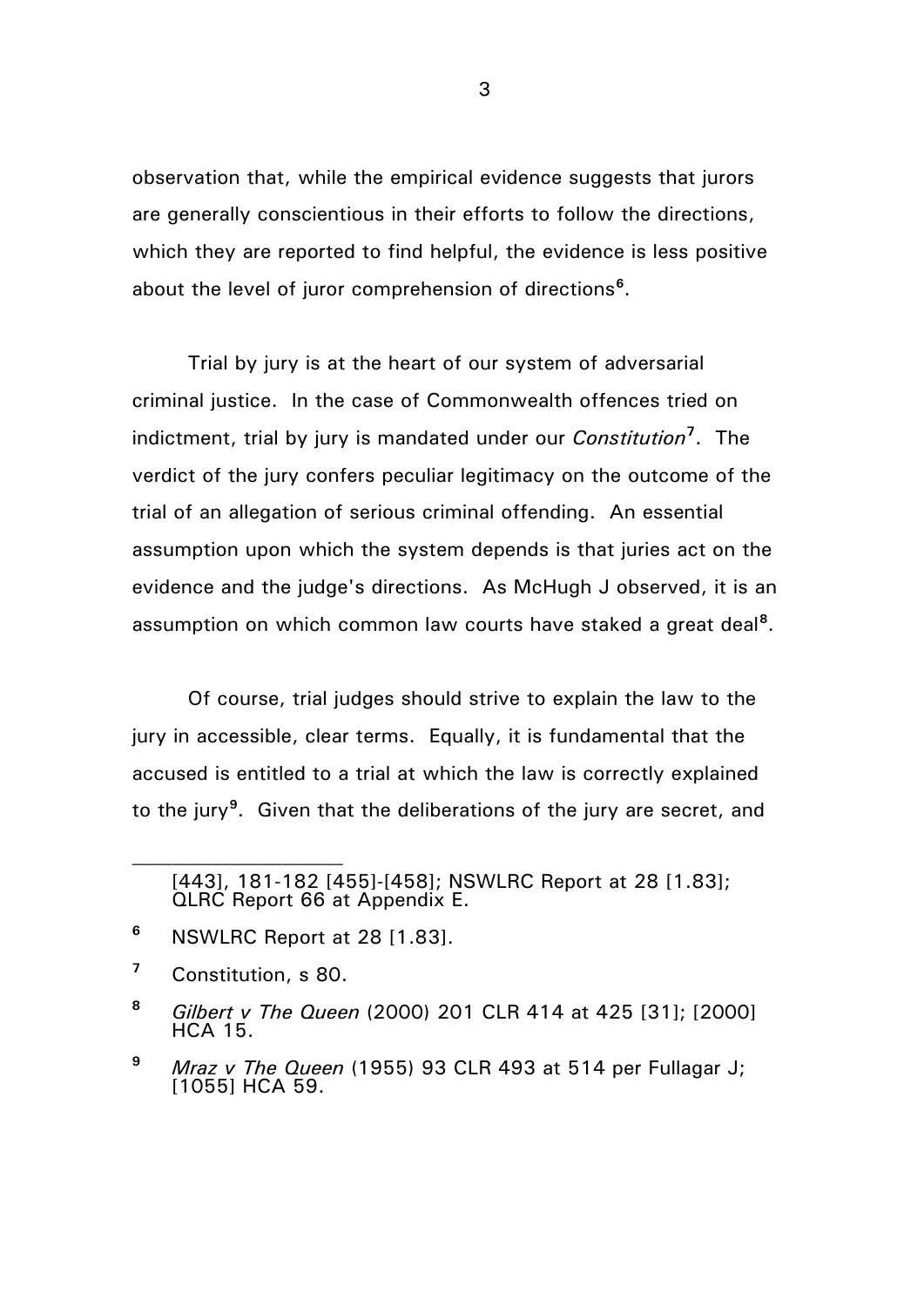that the jury delivers a general, inscrutable verdict, the failure to give a material direction, or the giving of a wrong direction, is an error which, subject to the proviso, will result in an appeal being allowed and an order for a new trial. Trial judges are right to be mindful of the prospect of appellate review and to seek to ensure that the directions they give are not susceptible to successful challenge.

A common theme that emerges from the research is that jurors have differing understandings of the concept of "proof beyond reasonable doubt" and would like the judge to be able to give a more informative explanation of what amounts to a reasonable doubt**[10](#page-3-0)**. It is notorious that any attempt at explication of the standard of proof provokes appellate challenge. Most recently, special leave to appeal was granted to consider whether a direction on the mental element of murder given in the following terms involved legal error**[11](#page-3-1)**:

"[Y]ou do not have to work out definitively what [the accused's] state of mind was when he caused the

<span id="page-3-0"></span>**<sup>10</sup>** Young, Cameron and Tinsley, *Juries in Criminal Trials: Part Two – A Summary of the Research Findings*, Preliminary Paper 37 - Volume 2 (1999) at 54 [7.16], [7.18]; Chesterman, Chan and Hampton, *Managing Prejudicial Publicity: An Empirical Study of Criminal Jury Trials in New South Wales* (2001) at 179-180 [450], [453]; NSW Bureau of Crime Statistics and Research, Trimboli, "Juror Understanding of Judicial Instructions in Criminal Trials" (2008) 119 *Crime and Justice Bulletin* 1 at 4, 6; McKimmie, Antrobus and Davis, *Jurors' Trial Experiences: The Influence of Directions and Other Aspects of Trials* (2009) published in QLRC Report at Appendix E, 13-19.

<span id="page-3-1"></span>**<sup>11</sup>** *The Queen v Dookheea* (2017) 91 ALJR 960 at 965 [16]; 347 ALR 529 at 534; [2017] HCA 36.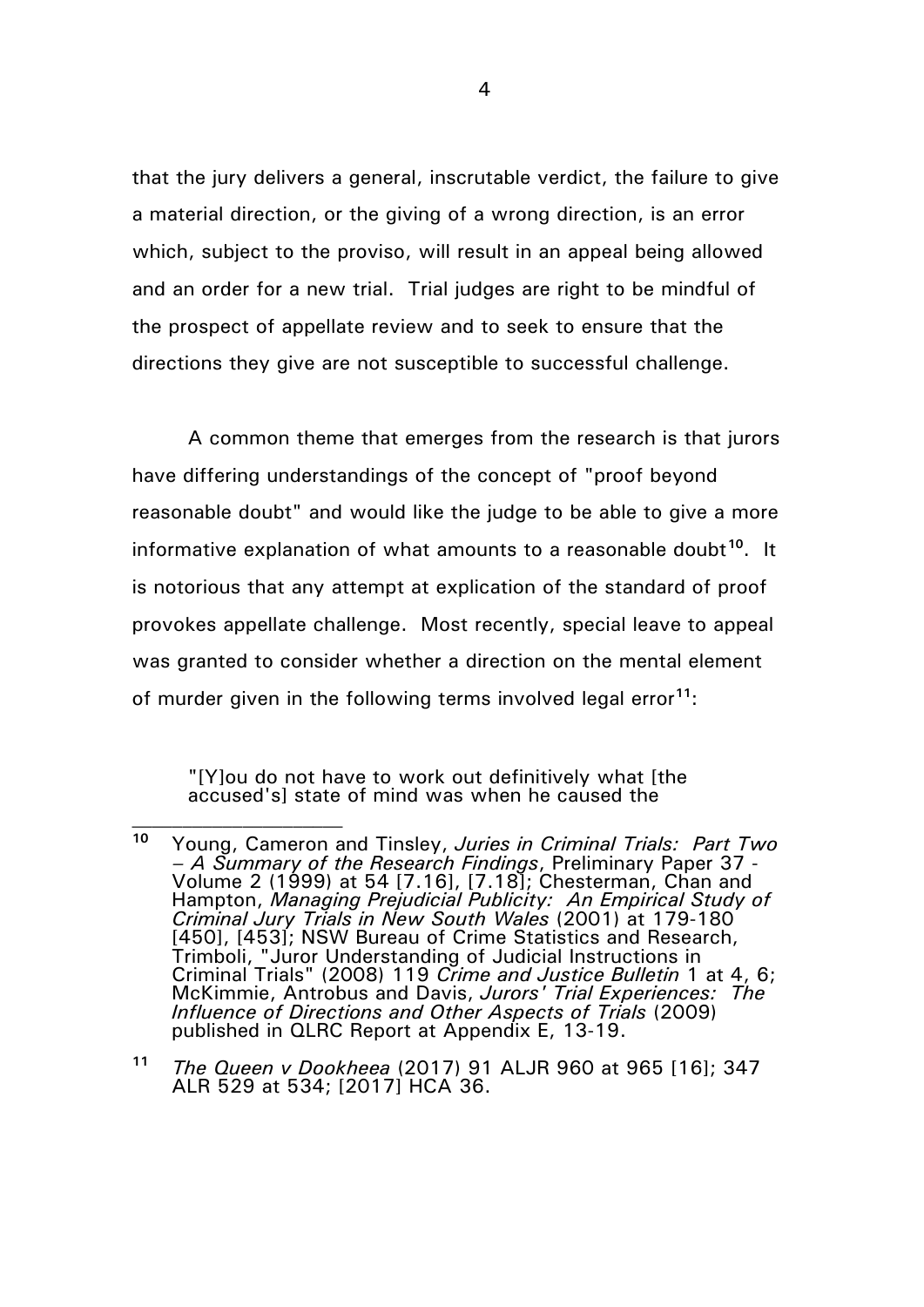injuries that killed [the deceased]. You have to consider whether the Crown has satisfied you that [the accused] had the intention that is required. And the Crown has to have satisfied you of this not beyond any doubt, but beyond reasonable doubt."

The direction, viewed in the context of the summing-up as a whole, was found not to have occasioned a miscarriage of justice**[12](#page-4-0)**. Nonetheless, the decision illustrates the need for circumspection before glossing instructions on the standard of proof. In England the preferred direction requires the jury to be "sure" before it returns a verdict of guilt. Research in the United Kingdom suggests that a direction in these terms leads to a more uniform understanding of the standard of proof than a direction expressed in terms of proof "beyond reasonable doubt"**[13](#page-4-1)**. The experience reflected in the cases is less clear**[14](#page-4-2)**. In one instance, after the jury sought further assistance, the trial judge explained "you do not have to be certain.

<span id="page-4-0"></span>**<sup>12</sup>** *The Queen v Dookheea* (2017) 91 ALJR 960 at 968 [28]; 347 ALR 529 at 538.

<span id="page-4-1"></span>**<sup>13</sup>** Mueller-Johnson, Dhami and Lundrigan, "Effects of Judicial Instructions and Juror Characteristics on Interpretations of Beyond Reasonable Doubt" (2018) 24(2) *Psychology, Crime & Law* 117.

<span id="page-4-2"></span>**<sup>14</sup>** *JL* [2017] EWCA Crim 621; *R v Smith* [2012] EWCA Crim 702; *Ching* (1976) 63 Cr App Rep 7.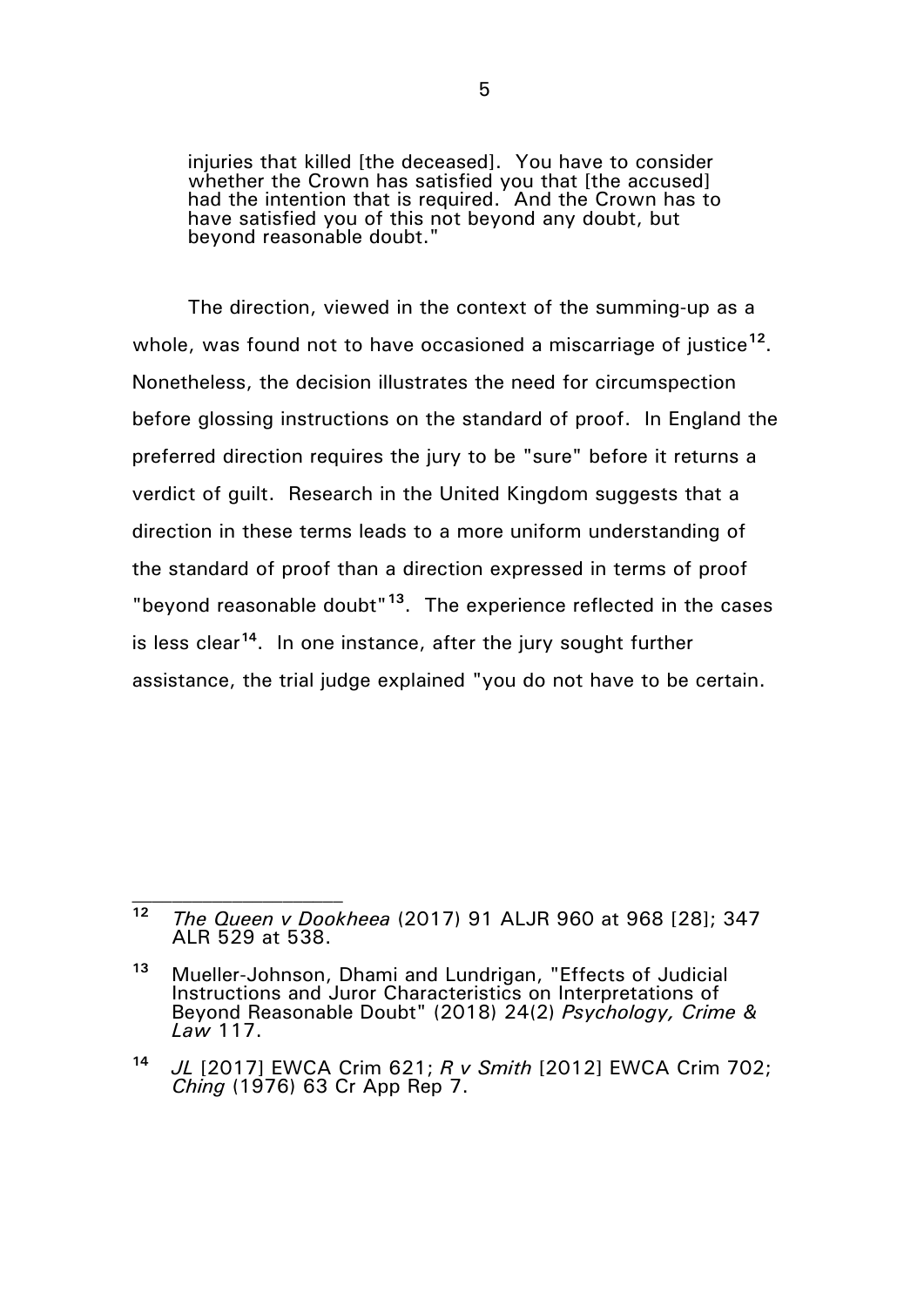You have to be sure. Which is less than being certain."**[15](#page-5-0)** The Court of Appeal was critical of the distinction, citing Archbold**[16](#page-5-1)**:

"It is well established that the standard of proof is less than certainty … As in ordinary English 'sure' and 'certain' are virtually indistinguishable, it savours of what the late Sir Rupert Cross might have described as 'gobbledegook' to tell the jury that while they must be 'sure' they need not be 'certain'."

My experience in working with juries accords with the research finding that jurors tend to be conscientious in the discharge of their duties. It is reasonable to expect jurors to be acutely conscious of the responsibility of determining guilt and it is, perhaps, unsurprising that they should seek guidance about what amounts to a reasonable doubt. It is also unsurprising that individual jurors bring differing understandings of the content of the standard. The resistance which courts have shown to endeavours to explain the concept is more than obduracy. It reflects that it is the jury that sets the standard of what is, or is not, a doubt that is reasonable. As Kitto J pointed out, the danger of attempting to explain what "reasonable" means is that the explanation is apt to obscure that the accused is

<span id="page-5-0"></span>**<sup>15</sup>** *R v Stephens* [2002] EWCA Crim 1529.

<span id="page-5-1"></span>**<sup>16</sup>** *R v Stephens* [2002] EWCA Crim 1529 at [11] per Keene LJ, quoting Archibold, *Criminal Pleading, Evidence and Practice* (2002) at [4-384].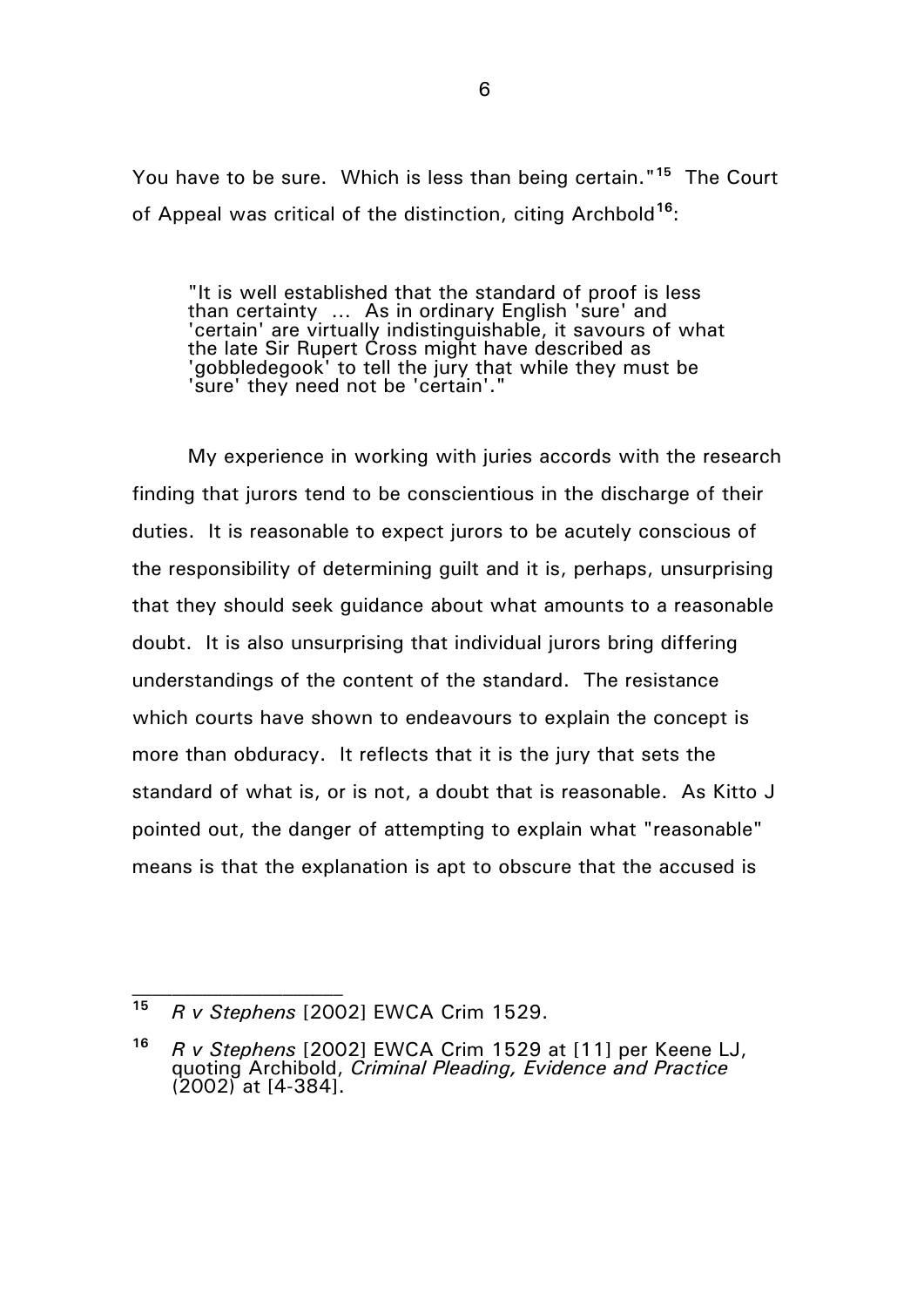to be given the benefit of any doubt which the jury considers reasonable**[17](#page-6-0)**.

Empirical evidence is said to support the practice of encouraging jurors to ask questions as a way of increasing their comprehension**[18](#page-6-1)**. The QLRC found that jurors tended to report that they were discouraged from asking questions or were unsure if they could ask questions and the procedure to follow in such a case**[19](#page-6-2)**. Plainly it is important that jurors are told how they may ask questions, whether to clarity the law or the evidence. However, it is important that they do not become actively involved in the questioning of witnesses**[20](#page-6-3)**. To the extent that jurors report frustration in this respect, the answer lies in providing them with a better understanding of the function of the criminal trial. While it is wrong to suggest that our trial process is not concerned with the truth**[21](#page-6-4)**, we recognise the natural limitations on the ascertainment of historic fact. This recognition is reflected by the presumption of innocence and the onus and standard of proof which frame the ultimate issue in any criminal trial.

<span id="page-6-2"></span>**<sup>19</sup>** QLRC Report at 337 [10.161].

- <span id="page-6-3"></span>**<sup>20</sup>** *Tootle v R* (2017) 94 NSWLR 430.
- <span id="page-6-4"></span>**<sup>21</sup>** Spigelman, *Truth and the Law* (Winter 2011) Bar News 99.

<span id="page-6-0"></span>**<sup>17</sup>** *Thomas v The Queen* (1960) 102 CLR 584 at 595; [1960] HCA  $\mathcal{P}$ 

<span id="page-6-1"></span>**<sup>18</sup>** NSWLRC Report at 127 [6.67] citing Reifman, Gusick and Ellsworth, "Real Jurors' Understanding of the Law in Real Cases" (1992) 16 *Law and Human Behavior* 539, 549.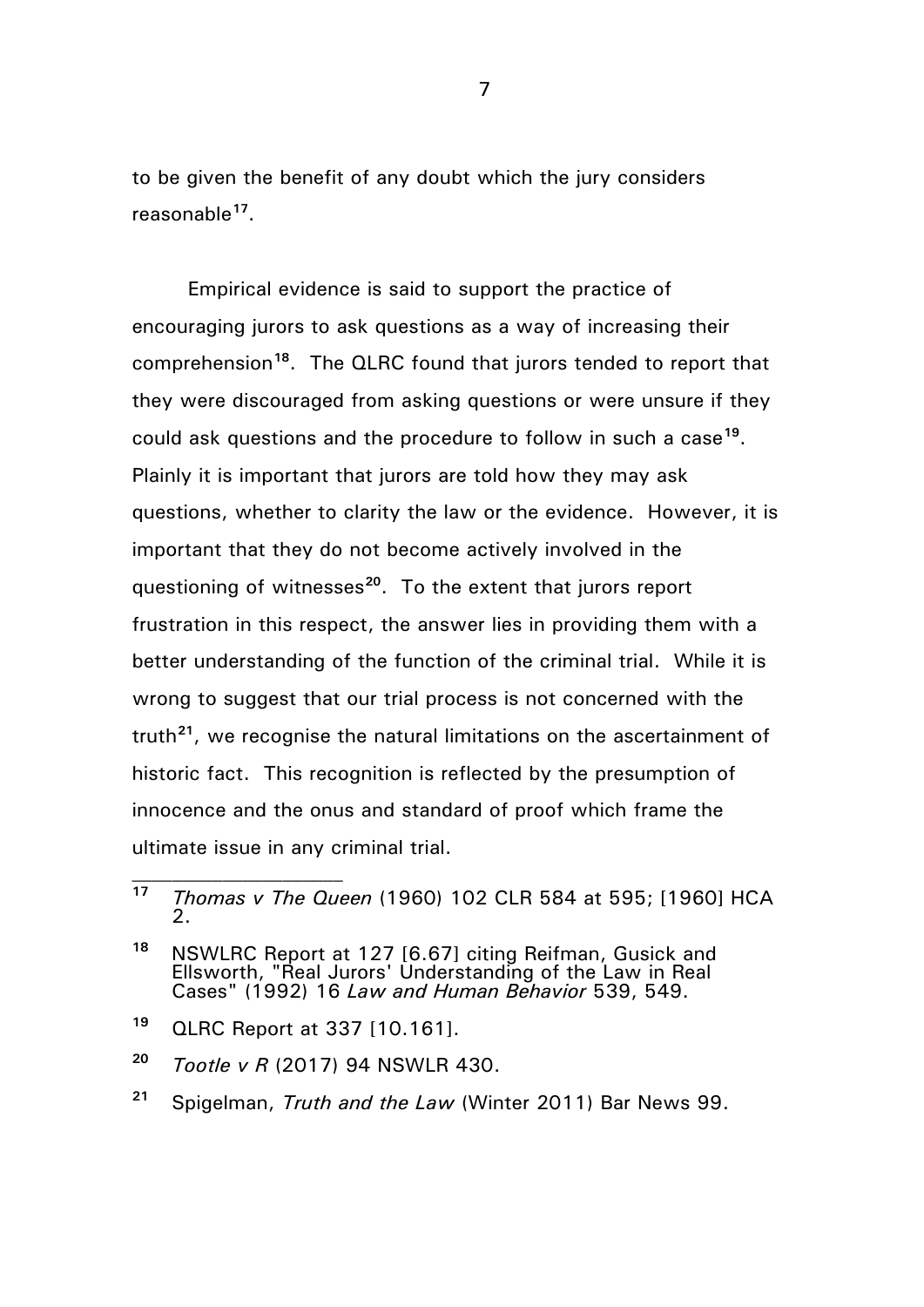The point was famously made by Barwick CJ in *Ratten v The Queen***[22](#page-7-0)**:

"'Under our law a criminal trial is not, and does not purport to be, an examination and assessment of all the information and evidence that exists, bearing on the question of guilt or innocence.' … It is a trial, not an inquisition: a trial in which the protagonists are the Crown on the one hand and the accused on the other. Each is free to decide the ground on which it or he will contest the issue, the evidence which it or he will call, and what questions whether in chief or crossexamination shall be asked; always, of course, subject to the rules of evidence, fairness and admissibility. The judge is to take no part in that contest, having his own role to perform in ensuring the propriety and fairness of the trial and in instructing the jury in the relevant law. Upon the evidence and under the judge's directions, the jury is to decide whether the accused is guilty or not."

The jury, like the judge, is to take no part in the contest. Importantly, the jury is not concerned to determine whether the accused is innocent; its function is to determine whether, on the evidence the parties place before it, the state has discharged its onus. It is no part of the function of the jury to assume the mantle of investigator. As the Supreme Court of Minnesota observed, allowing an appeal following a trial at which the jury had been invited to submit questions to the witnesses, "although it is impossible to guarantee that jurors will remain open-minded until the

<span id="page-7-0"></span>**<sup>22</sup>** (1974) 131 CLR 510 at 517 per Barwick CJ; [1974] HCA 35.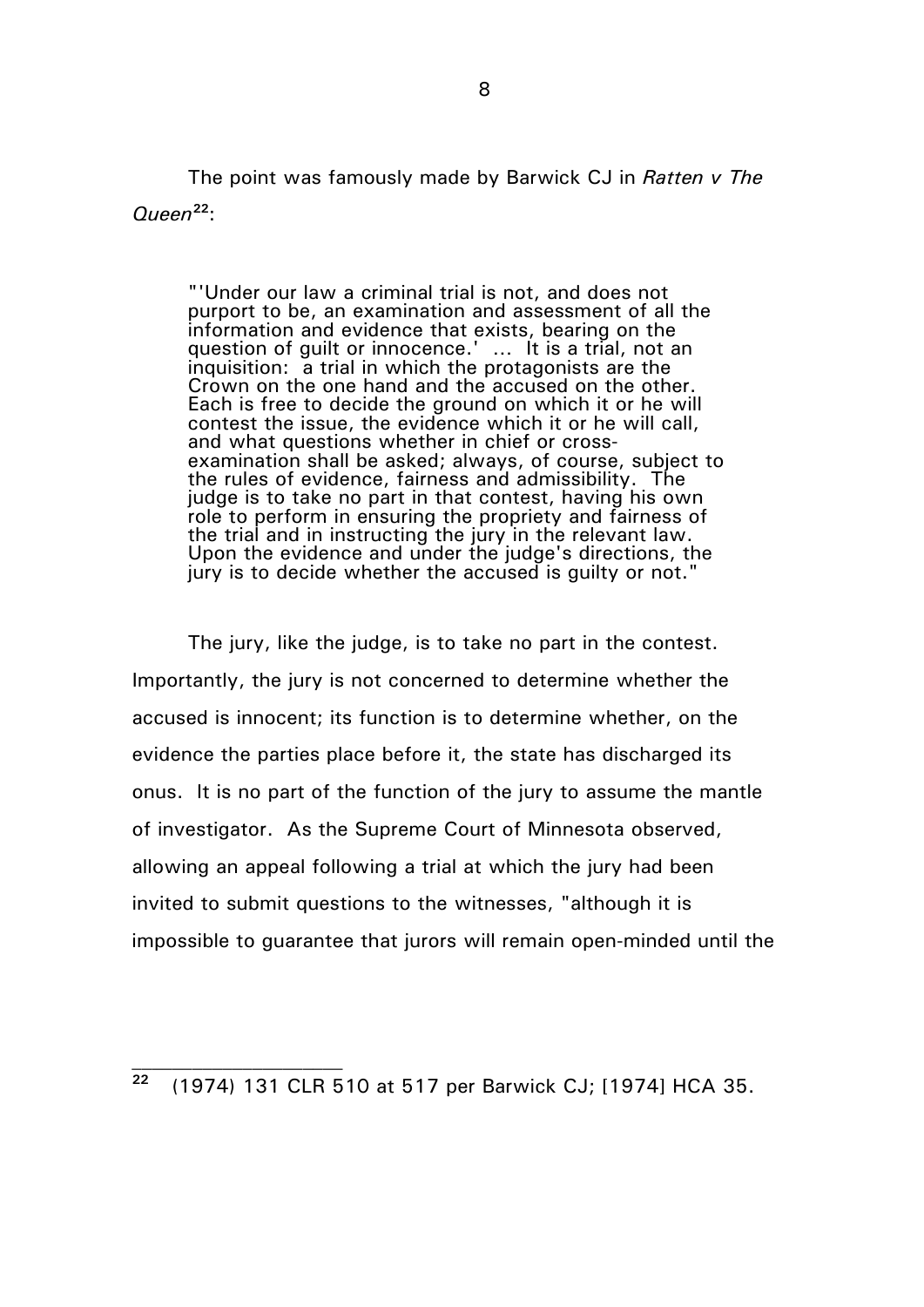presentation of all of the evidence and instructions, passive detachment increases that probability."**[23](#page-8-0)**

The duty of the trial judge in summing up to the jury was stated with beguiling simplicity in *Alford v Magee*: the judge is to identify the "real issues" in the trial and explain only so much of the law as is necessary to quide the jury to a decision on those issues<sup>[24](#page-8-1)</sup>. In recent years, the High Court has repeatedly stated the obligation in the terms of *Alford v Magee***[25](#page-8-2)**. Notably, it did so in *Clayton v The Queen*, a case involving the joint trial of three accused for murder.**[26](#page-8-3)** As not uncommonly occurs, the prosecution was unable to establish who did the act causing death. The prosecution contended that each accused was guilty of murder in any one of three ways: as a participant in a joint criminal enterprise to cause really serious harm; as a party to an agreement to assault the deceased having foresight of the possibility that death or really serious injury might be inflicted by one of their number; or as an aider and abetter. Adding further layers of complexity was the requirement to direct the jury in each case of the alternative verdict of manslaughter and of the necessity

 $\mathcal{L}_\text{max}$ 

<span id="page-8-0"></span>**<sup>23</sup>** *State of Minnesota v Costello* 646 NW 2d 204 at 211 (Minn 2002) per Blatz CJ.

<span id="page-8-1"></span>**<sup>24</sup>** *Alford v Magee* (1952) 85 CLR 437 at 466 per Dixon, Williams, Webb, Fullagar and Kitto JJ; [1952] HCA 3

<span id="page-8-2"></span>**<sup>25</sup>** See e.g. *R v Getachew* (2012) 248 CLR 22, fn [35]; [2012]  $HCA$  10.

<span id="page-8-3"></span>**<sup>26</sup>** *Clayton v The Queen* (2006) 81 ALJR 439; 231 ALR 500; [2006] HCA 58.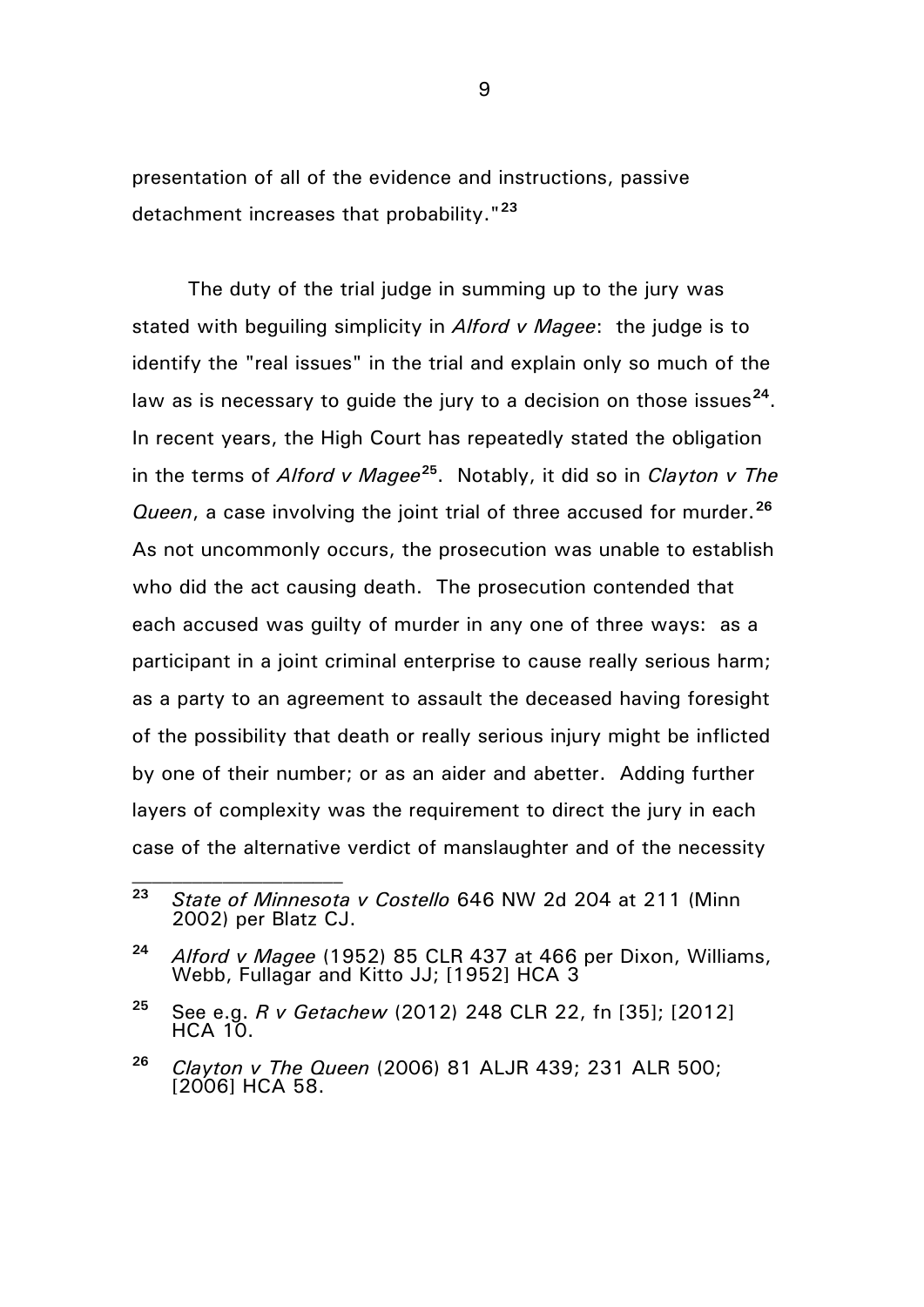to negative self-defence. The joint reasons were critical of the lengthy written and oral directions given to the jury, observing that**[27](#page-9-0)**:

"It may greatly be doubted that it was essential to identify the issues which the jury had to consider according to a pattern determined only by the legal principles upon which the prosecution relied."

Their Honours said that the "real issues" were of fact and were relatively simple**[28](#page-9-1)**: what did the accused agree was going to happen when they went to the deceased's premises; what did the accused foresee was possible; what did the accused do at the premises, if anything, to aid and abet whomever fatally assaulted the deceased?

Geoff Eames, an experienced judge of the Victorian Court of Appeal, took the High Court to task following *Clayton*. Eames pointed out that the articulation of the issues in a trial may be easier for the High Court following their refinement by the intermediate appellate court. Many grounds of challenge in *Clayton* had been argued and fallen away before special leave was granted. Eames

<span id="page-9-0"></span>**<sup>27</sup>** *Clayton v The Queen* (2006) 81 ALJR 439 at 444 [23] per Gleeson CJ, Gummow, Hayne, Callinan, Heydon and Crennan JJ; 231 ALR 500 at 506.

<span id="page-9-1"></span>**<sup>28</sup>** *Clayton v The Queen* (2006) 81 ALJR 439 at 444 [24]-[25]; 231 ALR 500 at 506.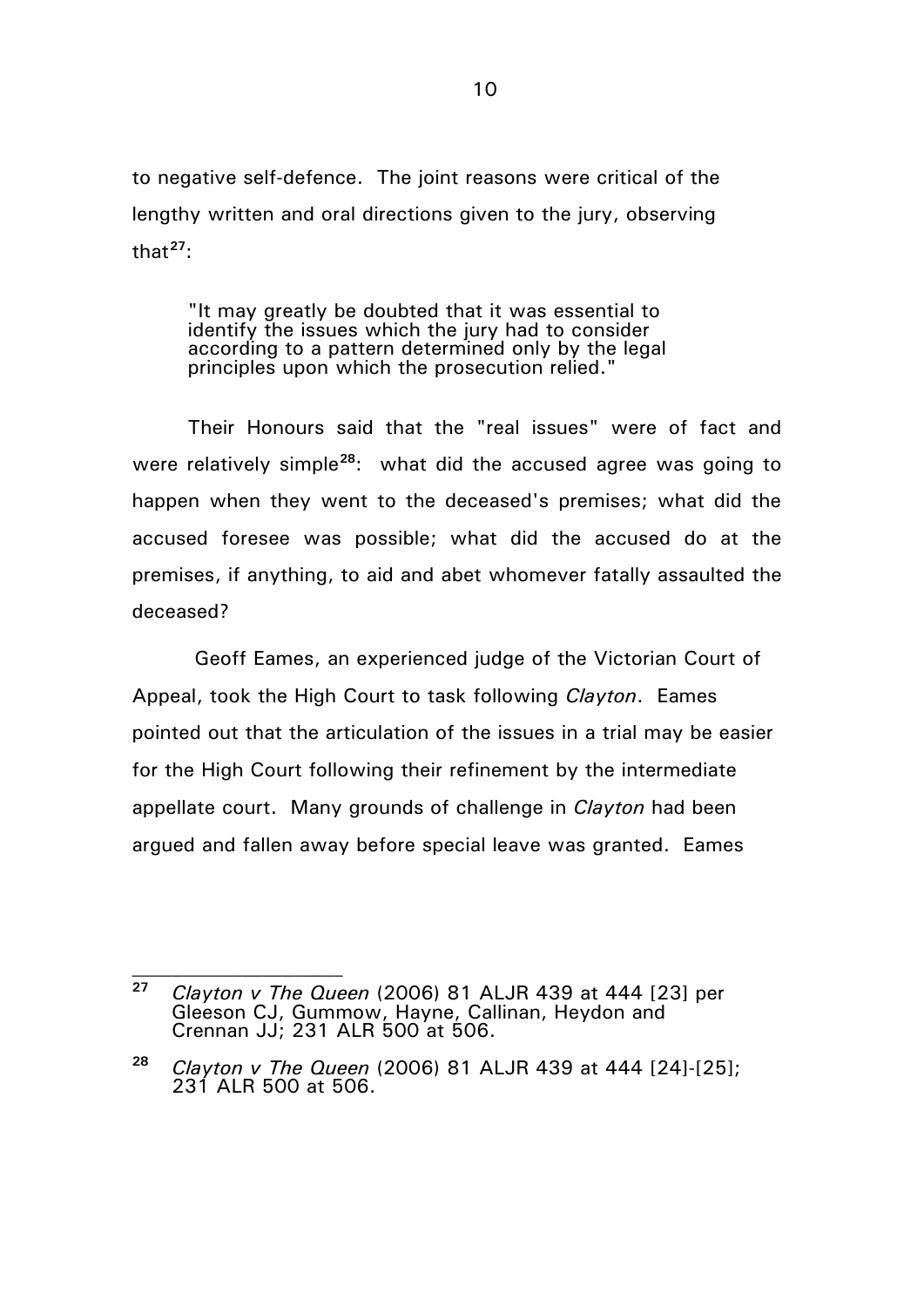doubted that any trial judge would have been game to narrow the issues as the High Court had done**[29](#page-10-0)**. There is force to the criticism.

In the case of group criminal activity, the principles governing the circumstances in which one person will bear criminal responsibility for the acts of another involve fine distinctions, which do not lend themselves to simple encapsulation. At a joint trial of multiple accused held sometime after *Clayton*, the jury asked for a written description of the components of murder, joint enterprise, aiding and abetting and manslaughter. With the assistance of counsel, the trial judge responded to the request with a 17-page typewritten document. In dismissing an appeal to the sufficiency of the directions, the only suggestion that the Court ventured as to how they might have been simplified was for the trial judge to raise with the prosecutor the utility of putting the prosecution case on every conceivable basis of liability**[30](#page-10-1)**.

The principles of criminal responsibility governing offences against Commonwealth law are codified in Ch 2 of the *Criminal Code* (Cth). They substantially follow the recommendations of the Model

 $\mathcal{L}_\text{max}$ 

<span id="page-10-0"></span>**<sup>29</sup>** Eames, "Tackling the Complexity of Criminal Trial Directions: What Role for Appellate Courts?" (2007) 29 *Australian Bar Review* 161 at 178.

<span id="page-10-1"></span>**<sup>30</sup>** *Huynh v The Queen* (2013) 87 ALJR 434 at 441 [34] per French CJ, Crennan, Kiefel, Bell and Gageler JJ; 295 ALR 624 at 632-633; [2013] HCA 6.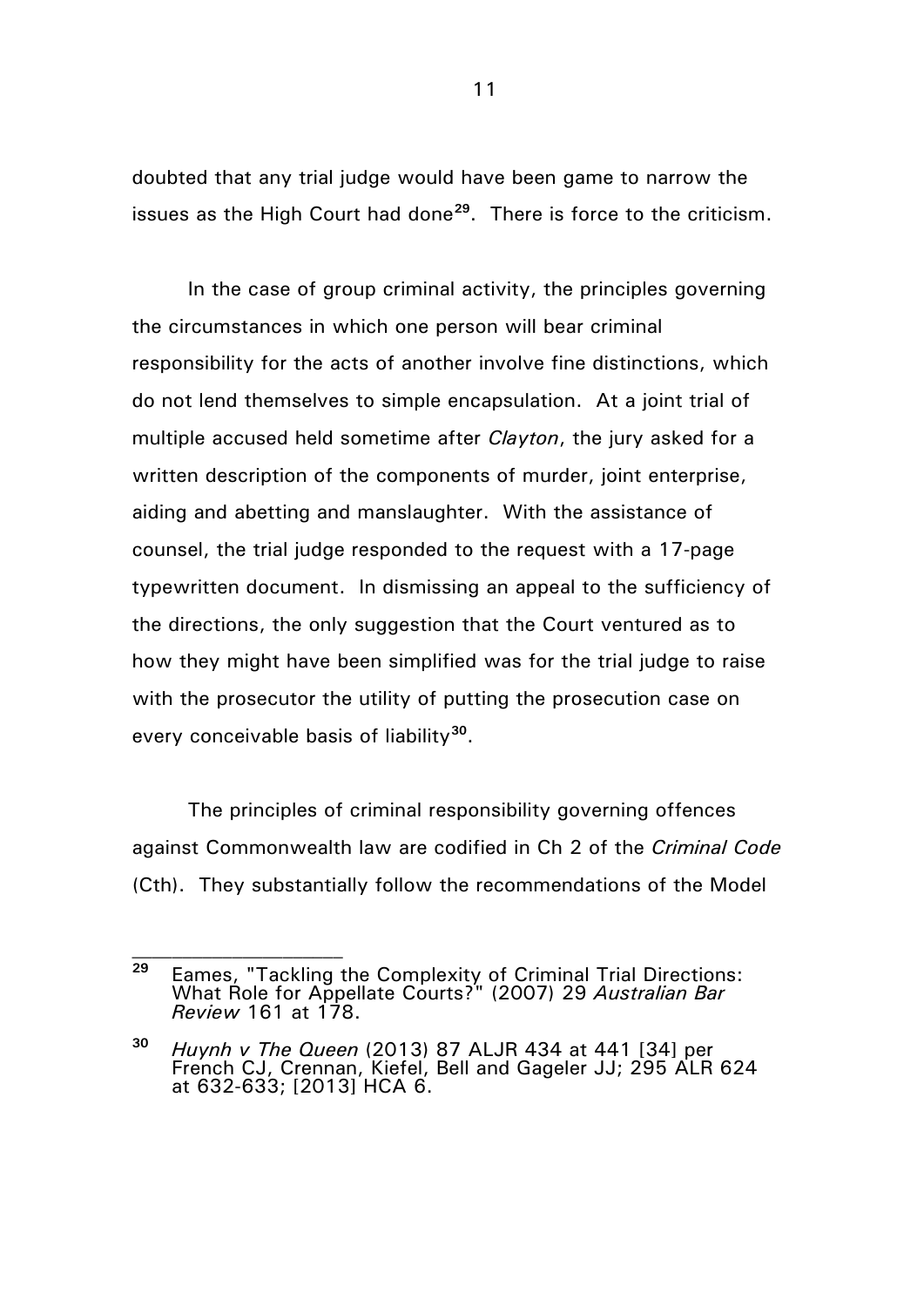Criminal Code Officers' Committee**[31](#page-11-0)**, which gave detailed consideration to the policy of the law respecting the extensions of criminal liability**[32](#page-11-1)**. The Committee explained in its Final Report that it had attempted to draft provisions in a way that was "comprehensive and yet concise and capable of being understood not only by legal practitioners but also by the general public." The Committee was mindful of the need for the criminal law to be accessible to the public. Parliamentary Counsel assisted the Committee to ensure the draft employed plain English drafting conventions**[33](#page-11-2)**. It remains that the instructions on complicity given to a jury under the *Criminal Code* (Cth) are no simpler than instruction in the like concepts under common law or the Griffith Code.

The proper reach of the law in attaching criminal responsibility to participants in group criminal activity for the acts of fellow participants is controversial**[34](#page-11-3)**. Commonly, it is necessary for the jury to consider not only what the accused intended, but what the

<span id="page-11-0"></span>**<sup>31</sup>** *R v LK* (2010) 241 CLR 177 at 219-223 [96]-[102]; [2010] HCA 17.

<span id="page-11-1"></span>**<sup>32</sup>** Criminal Law Officers Committee of the Standing Committee of Attorneys-General, *Final Report December 1992, Chapter 2: General Principles of Criminal Responsibility* (1993), Part 4.

<span id="page-11-2"></span>**<sup>33</sup>** Criminal Law Officers Committee of the Standing Committee of Attorneys-General, *Final Report December 1992, Chapter 2: General Principles of Criminal Responsibility* (1993) at iii.

<span id="page-11-3"></span>**<sup>34</sup>** *Miller v The Queen* (2016) 259 CLR 380; [2016] HCA 30.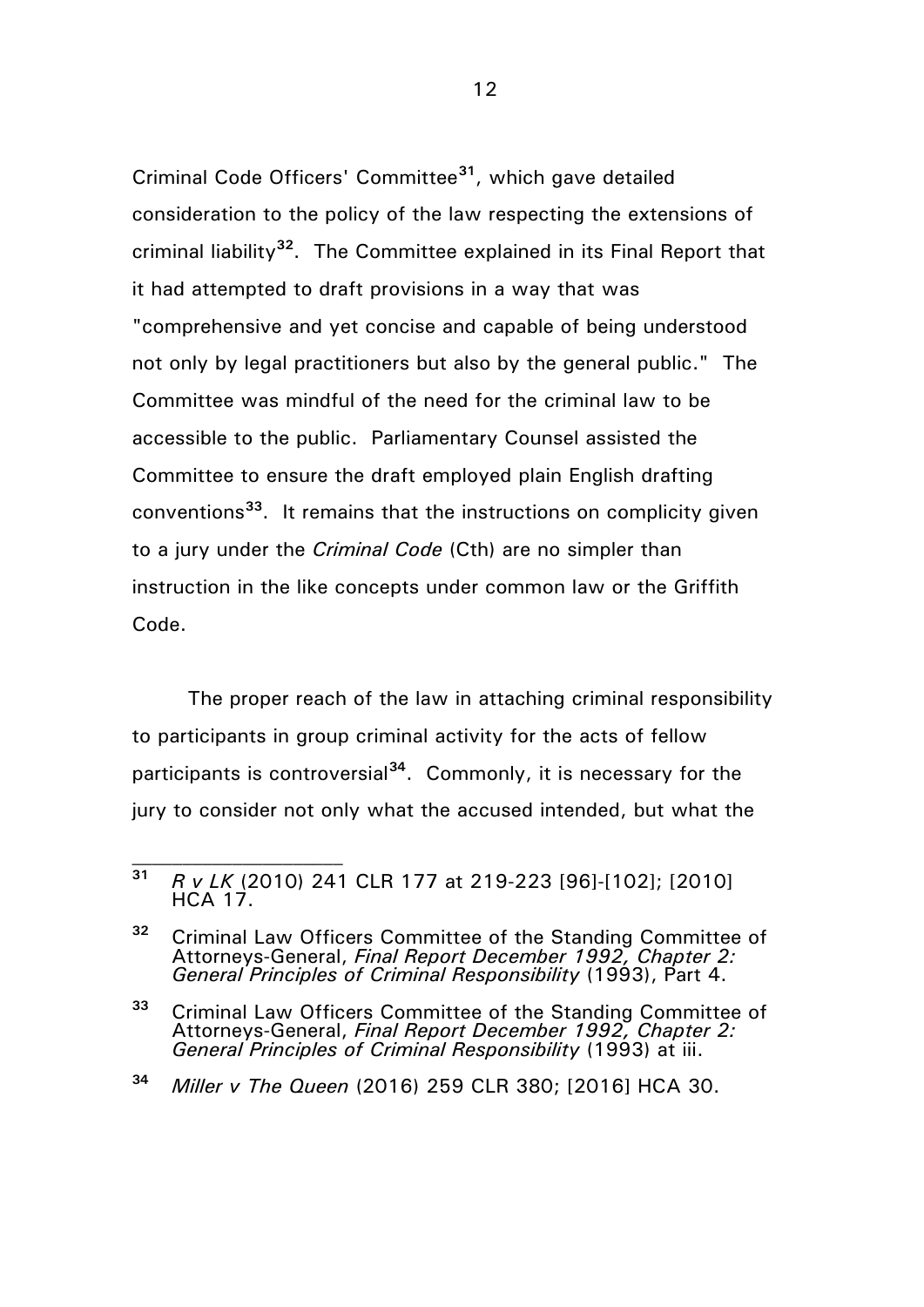accused foresaw another might intentionally do. The directions may be given in plain English, but they need to address distinctions of no small refinement. The difficulty of simplifying the law of complicity is highlighted by the radically different approaches to codification proposed by the NSWLRC**[35](#page-12-0)** and the Victorian Simplification of Jury Directions Project**[36](#page-12-1)**.

An experienced Victorian judge, trying an accused for murder in a case in which the accused was alleged to be one of a number of persons present during a prolonged, fatal assault on the deceased, decided to cut through "a galaxy of legal concepts of concert" with a bespoke, simple direction on complicity**[37](#page-12-2)**. The jury was directed that the accused's guilt of murder would be established if it was satisfied that the actions resulting in the death of the deceased were performed by the accused or "otherwise under his control"**[38](#page-12-3)**. As the Court of Appeal explained, among the difficulties with this economical approach to the instruction in the law, was the absence of any test of what amounted to "control".

<span id="page-12-0"></span>**<sup>35</sup>** NSWLRC, *Complicity*, Report 129 (December 2010) at xi.

<span id="page-12-1"></span>**<sup>36</sup>** Department of Justice, *Simplification of Jury Directions Project: A Report to the Jury Directions Advisory Group*, (August 2012) at 53-54 [2.127], 64 [2.144].

<span id="page-12-2"></span>**<sup>37</sup>** *R v Franklin* (2001) 3 VR 9 at 12 [5] per Phillips CJ.

<span id="page-12-3"></span>**<sup>38</sup>** *R v Franklin* (2001) 3 VR 9 at 12 [2].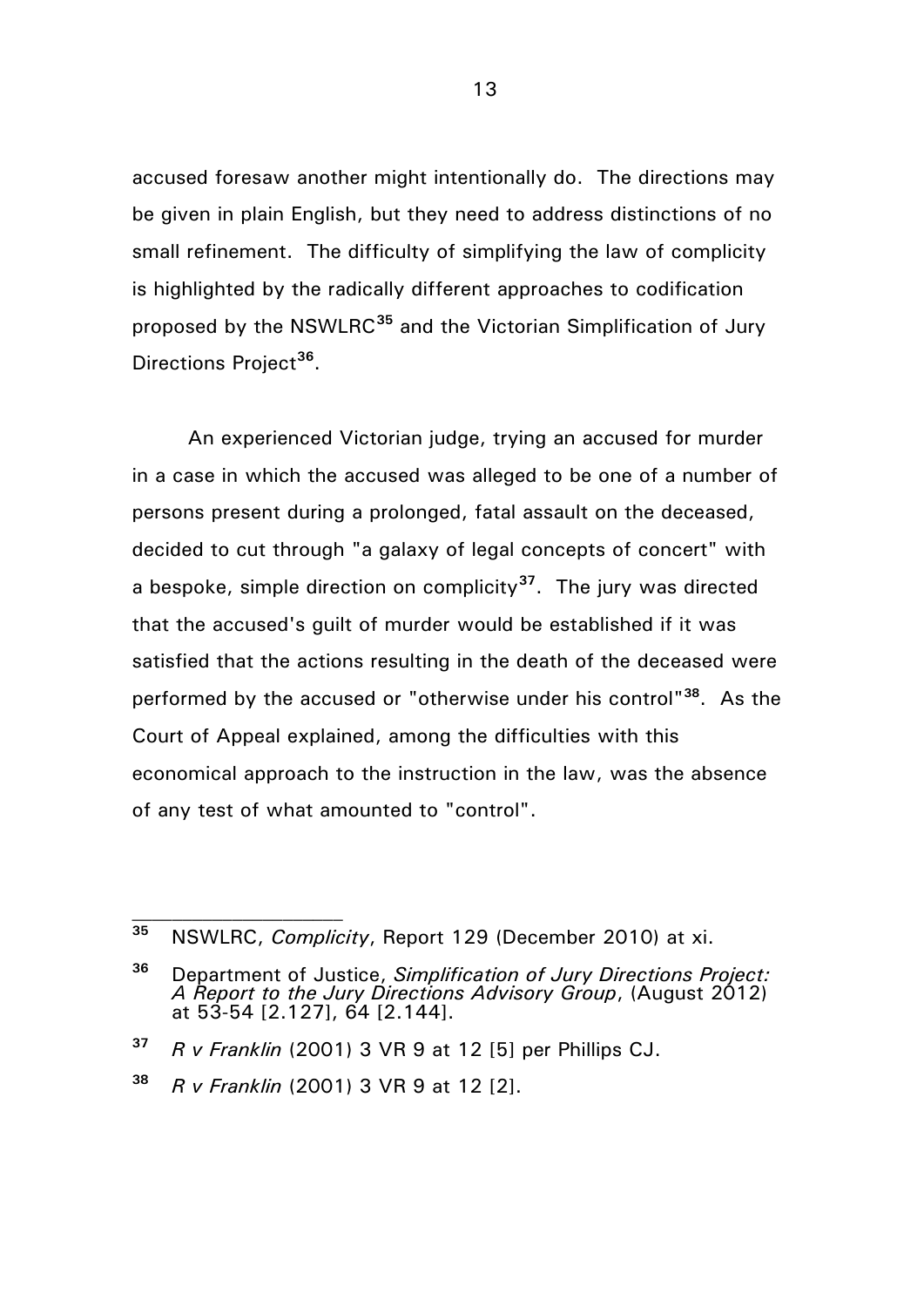Just as the law of complicity takes account of nuanced distinctions, so do the defences and partial defences. Criticism of appellate courts for over-intellectualising the criminal law is exemplified by *Viro v The Queen***[39](#page-13-0)**. Underlying the majority view in *Viro* was the concern that the law fairly reflect the lesser moral culpability of the person who acts in self-defence but whose actions are excessive in all the circumstances. On the trial of a person for murder, the majority considered the lesser culpability in such a case should be reflected by permitting the jury to return a verdict of manslaughter. The model directions stated by Mason J sought to step the jury through self-defence as a complete defence and, in the event it failed, as a partial defence, while taking account of the onus of proof at each stage**[40](#page-13-1)**.

When the Court revisited self-defence in *Zecevic v Director of Public Prosecutions (Vic)***[41](#page-13-2)**, Mason CJ acknowledged that the *Viro* directions were unduly complex**[42](#page-13-3)**. His Honour adhered to his earlier view that the law should allow a partial defence in the case of excessive self-defence but for the sake of the clear statement of the

<span id="page-13-0"></span>**<sup>39</sup>** (1978) 141 CLR 88; [1978] HCA 9.

<span id="page-13-1"></span>**<sup>40</sup>** *Viro v The Queen* (1978) 141 CLR 88 at 146-147.

<span id="page-13-2"></span>**<sup>41</sup>** (1987) 162 CLR 645; [1987] HCA 26.

<span id="page-13-3"></span>**<sup>42</sup>** *Zecevic v Director of Public Prosecutions (Vic)* (1987) 162 CLR 645 at 653.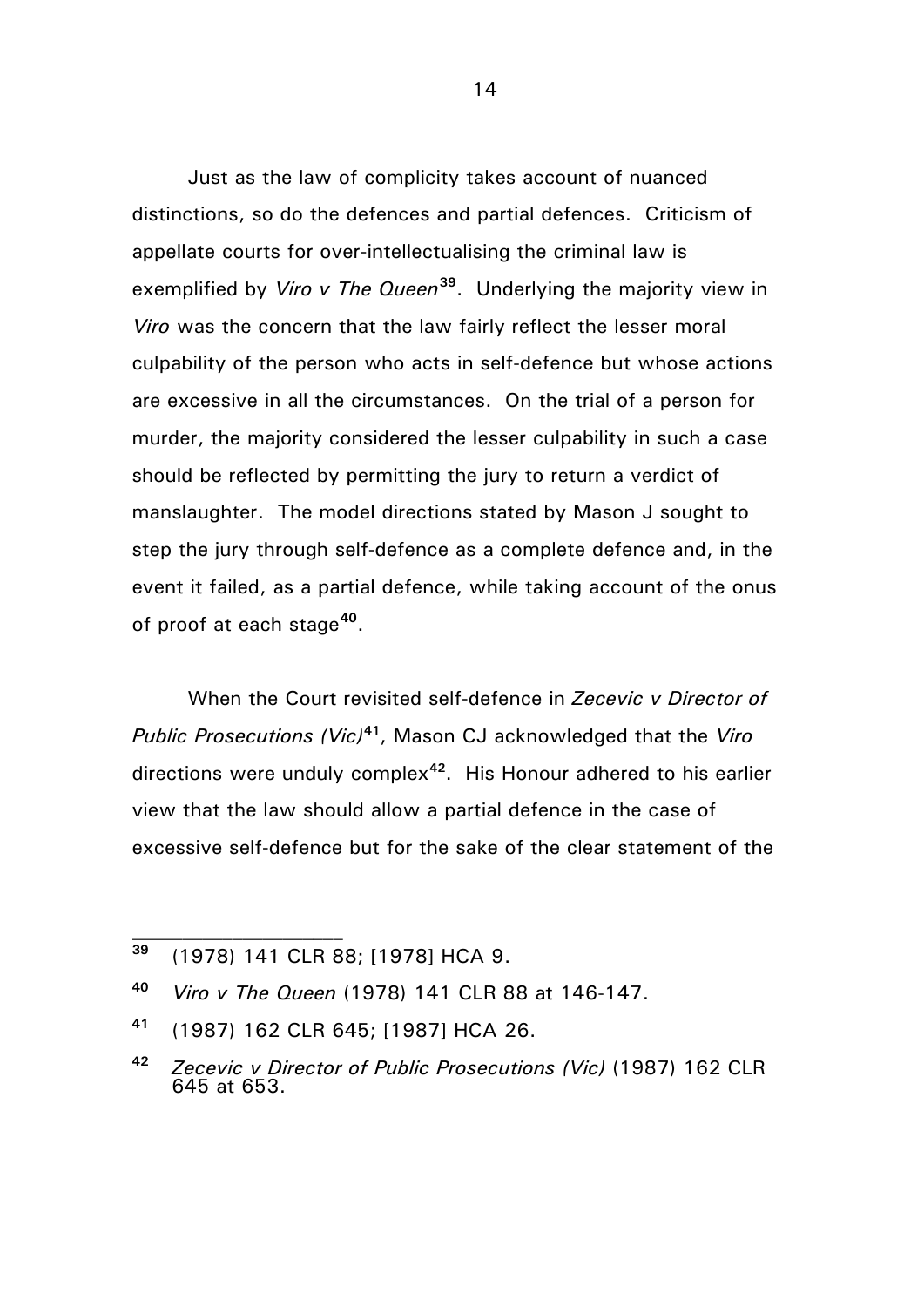law he agreed with the formulation proposed in the joint reasons. So stated, the law of self-defence is readily able to be understood**[43](#page-14-0)**:

"[W]hether the accused believed upon reasonable grounds that it was necessary in self-defence to do what he did. If he had that belief and there were reasonable grounds for it, or if the jury is left in reasonable doubt about the matter, then he is entitled to an acquittal."

*Zecevic* brought the common law of Australia into conformity with the Privy Council's analysis in *Palmer v The Queen***[44](#page-14-1)**, contrary to the High Court's earlier analysis in *The Queen v Howe***[45](#page-14-2)**. The majority reasoned that, while there was a risk an accused may be convicted of murder in circumstances in which he or she lacked reasonable grounds for his or her belief that the degree of force used was necessary, this risk was ameliorated by the recognition that, as a practical matter, a jury would be slow to make that finding**[46](#page-14-3)**.

Despite the elegance and simplicity of *Zecevic*'s statement of the law, a number of jurisdictions have chosen to codify selfdefence. Notably, the Parliament of New South Wales has restored

<span id="page-14-0"></span>**<sup>43</sup>** *Zecevic v Director of Public Prosecutions (Vic)* (1987) 162 CLR 645 at 661 per Wilson, Dawson and Toohey JJ.

<span id="page-14-1"></span>**<sup>44</sup>** *Palmer v The Queen* [1971] AC 814.

<span id="page-14-2"></span>**<sup>45</sup>** *R v Howe* (1958) 100 CLR 448; [1958] HCA 38

<span id="page-14-3"></span>**<sup>46</sup>** *Zecevic v Director of Public Prosecutions (Vic)* (1987) 162 CLR 645 at 654 per Mason CJ, and at 664 per Wilson, Dawson and Toohey JJ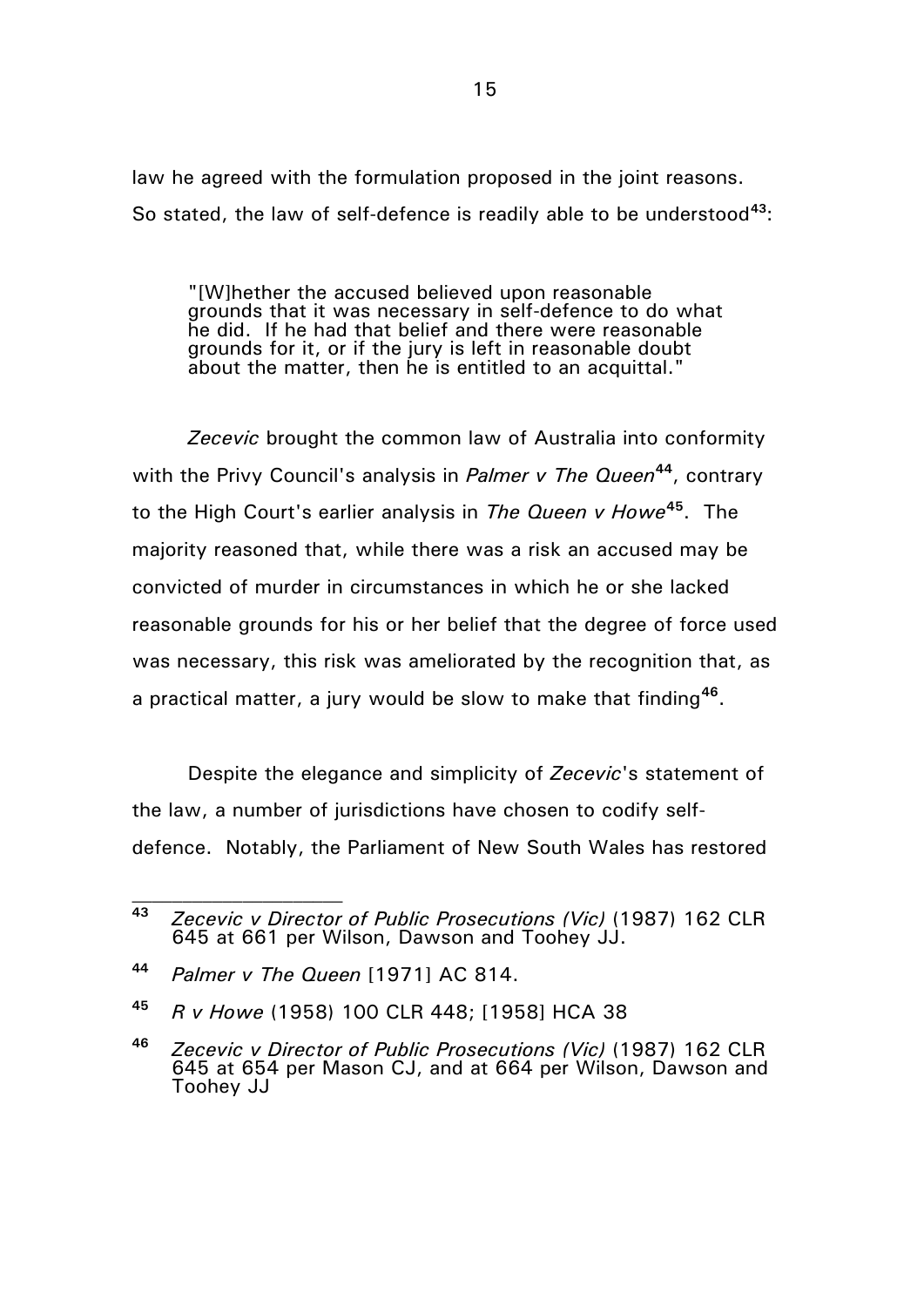the concept of excessive self-defence in the case of murder**[47](#page-15-0)**. Simplicity in the statement of the law has given way to the legislature's judgment that the law should provide for the lesser culpability of the accused whose acts done in self-defence are disproportionate. It is a judgment that accords with *Howe*.

The partial defence of provocation requires careful, commonly lengthy directions. Their complexity stems from the need for the law to provide a "uniform standard of the minimum powers of selfcontrol" before murder may be reduced to manslaughter**[48](#page-15-1)**. In my experience, it is not difficult to convey the concepts underlying the doctrine in any case in which provocation is a live issue. We should not underestimate our fellow citizens' ability to apply directions that require them to work through subjective and objective tests in determining criminal responsibility. It is when provocation is raised for the first time in the course of summing up in a case in which it is, in truth, barely raised by the evidence that jurors' eyes are apt to glaze over.

There is a tension under our adversarial system of justice between holding parties to the forensic choices that they make and the judge's obligation on the trial of a criminal charge to ensure

<span id="page-15-0"></span>**<sup>47</sup>** *Crimes Act 1900* (NSW), ss 420-421.

<span id="page-15-1"></span>**<sup>48</sup>** *Stingel v The Queen* (1990) 171 CLR 312 at 327 per Mason CJ, Brennan, Deane, Dawson, Toohey, Gaudron and McHugh JJ; [1990] HCA 61.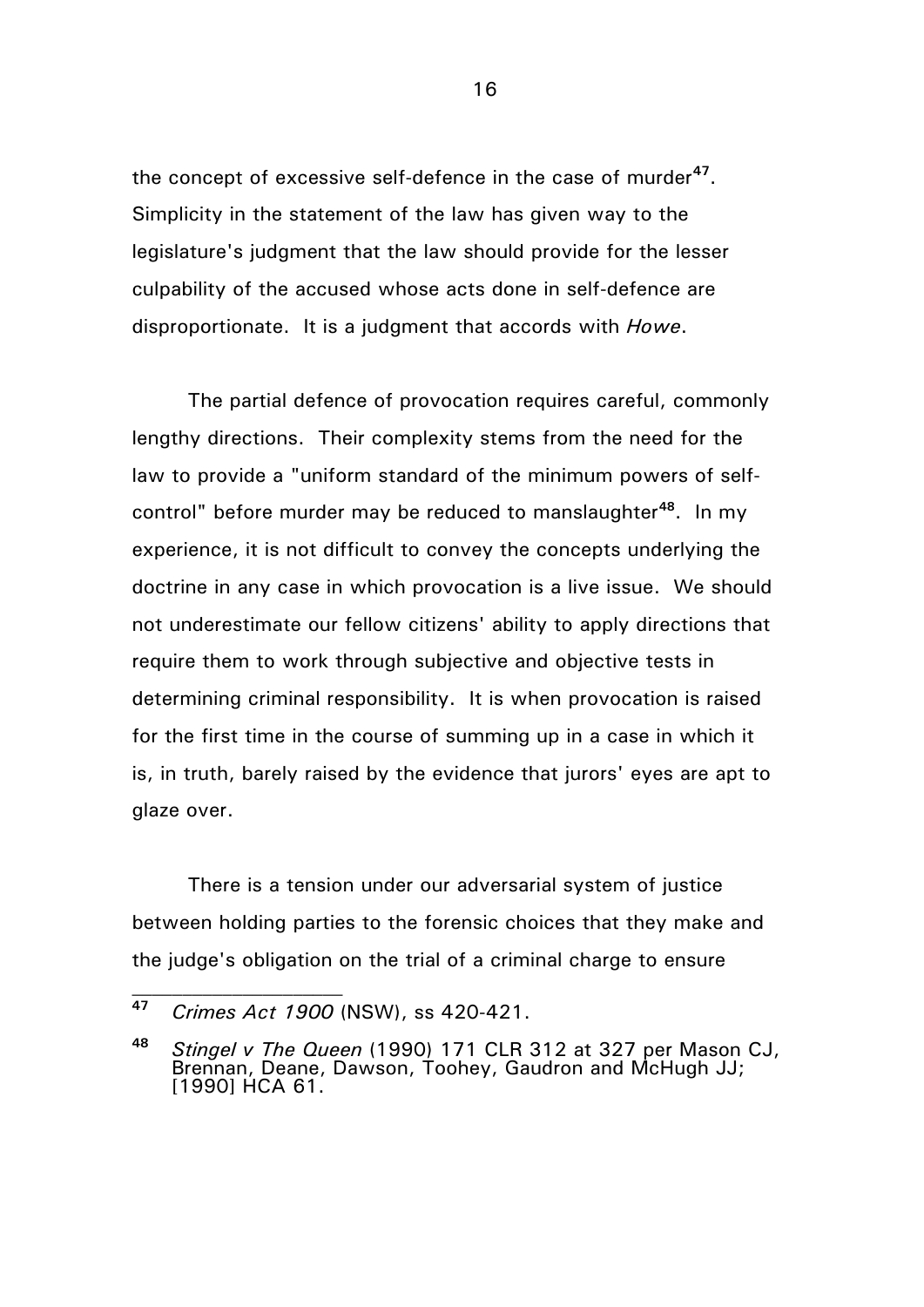fairness to the accused in the way explained in *Pemble v The Queen***[49](#page-16-0)***.* The "real issues" in a criminal trial are to be understood in light of *Pemble* as including any defence or partial defence regardless of the conduct of the defence case**[50](#page-16-1)**. Discharge of the *Pemble* obligation can be a trap for young players. In *Stevens v The Queen*, the failure to direct on the defence of accident under s 23(1)(b) of the *Criminal Code* (Qld) was held to have occasioned a miscarriage of justice**[51](#page-16-2)**. The Court was closely divided on whether the evidence left open accident as a possibility. McHugh J considered that it did on a view of the evidence that does not appear to have occurred to the parties or the judge at the trial. His Honour's analysis was posited on the recognition that the jury is entitled to refuse to accept the cases of the parties and "work out for themselves a view of the case which did not exactly represent what either party said"**[52](#page-16-3)**.

*Pemble* has not been without critics. Its application tends to add to the length and complexity of the summing up, not infrequently one suspects, to the mild bewilderment of the jury. Trial judges are constrained to give elaborate directions on defences

 $\mathcal{L}_\text{max}$ 

<span id="page-16-2"></span>**<sup>51</sup>** (2005) 227 CLR 319; [2005] HCA 65.

<span id="page-16-0"></span>**<sup>49</sup>** (1971) 124 CLR 107; [1971] HCA 20.

<span id="page-16-1"></span>**<sup>50</sup>** *Pemble v The Queen* (1971) 124 CLR 107 at 117-118 per Barwick J.

<span id="page-16-3"></span>**<sup>52</sup>** *Stevens v The Queen* (2005) 227 CLR 319 at 330 [29], quoting *Williams v Smith* (1960) 103 CLR 539 at 545 per Dixon CJ, McTiernan, Fullagar, Kitto and Menzies JJ; [1960] HCA 22.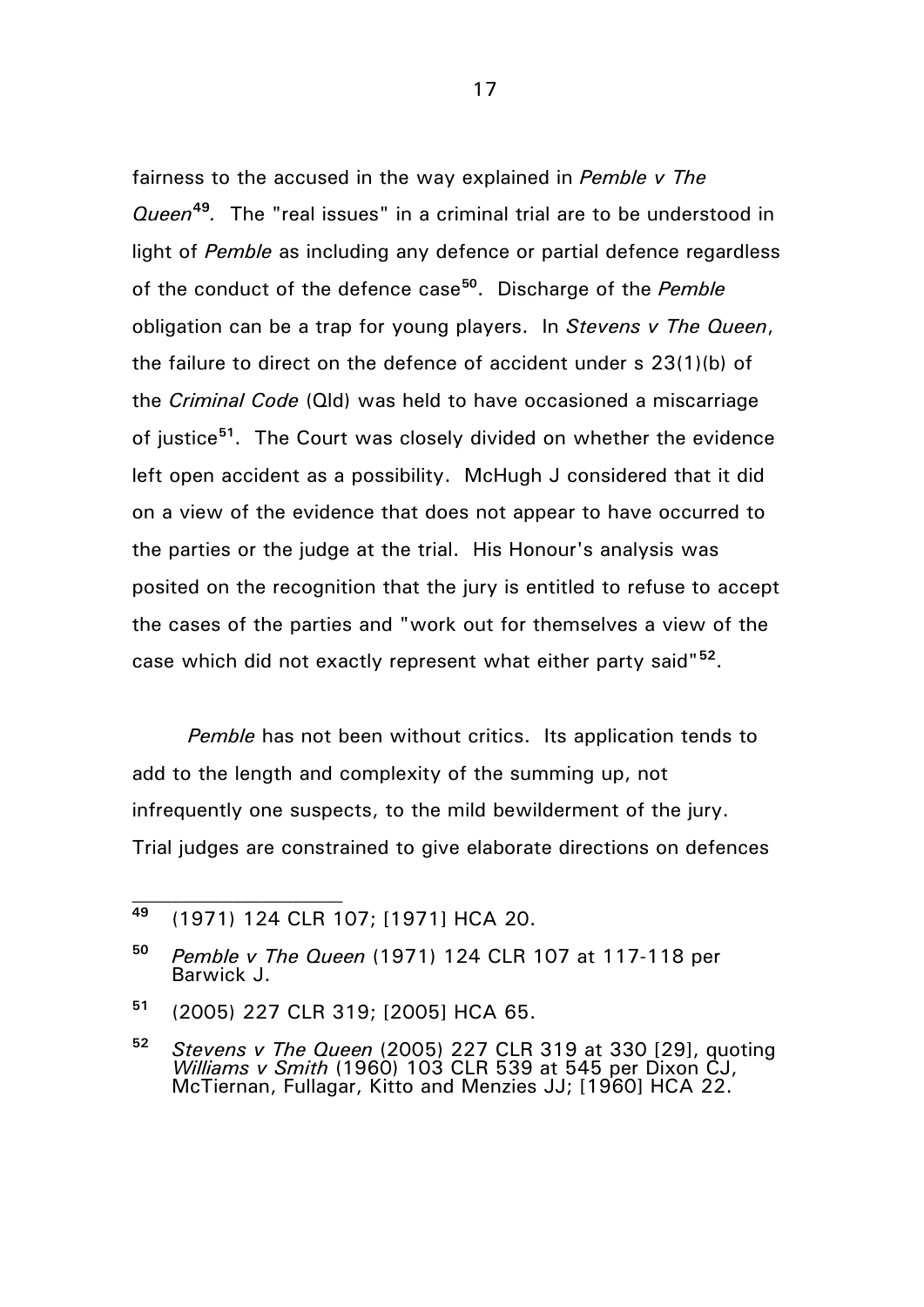notwithstanding exiguous evidentiary support for them. It is not surprising that each of the Law Reform Commissions has given attention to the desirability of retaining the *Pemble* principle.

Another focus of the Law Reform Commissions' Reports is the desirability of stripping away the requirement to give directions and warnings about how to evaluate the evidence of particular witnesses. In recommending the codification of jury directions in criminal cases, the Victorian Department of Justice referred to the increase in recent years of "complex, voluminous and uncertain" directions**[53](#page-17-0)**. The starting point of this downward trend was traced to the decision of the High Court in *Bromley v The Queen***[54](#page-17-1)**. In that case, the Court declined to create a new category of witness whose evidence required a corroboration warning. Rather, in any case in which the evidence of a witness was potentially unreliable, but which was not within an established category necessitating a warning, it was held that the jury must be made aware, in words which meet the justice of the case, of the dangers of convicting on the evidence of the witness**[55](#page-17-2)**.

<span id="page-17-0"></span>**<sup>53</sup>** Victoria, Criminal Law Review, Department of Justice, *Jury Directions: A New Approach* (2013) at 10.

<span id="page-17-1"></span>**<sup>54</sup>** Victoria, Criminal Law Review, Department of Justice, *Jury Directions: A New Approach* (2013) at 10 citing *Bromley v The Queen* (1986) 161 CLR 315; [1986] HCA 49.

<span id="page-17-2"></span>**<sup>55</sup>** *Bromley v The Queen* (1986) 161 CLR 315 at 319 per Gibbs CJ (Mason, Wilson and Dawson JJ concurring).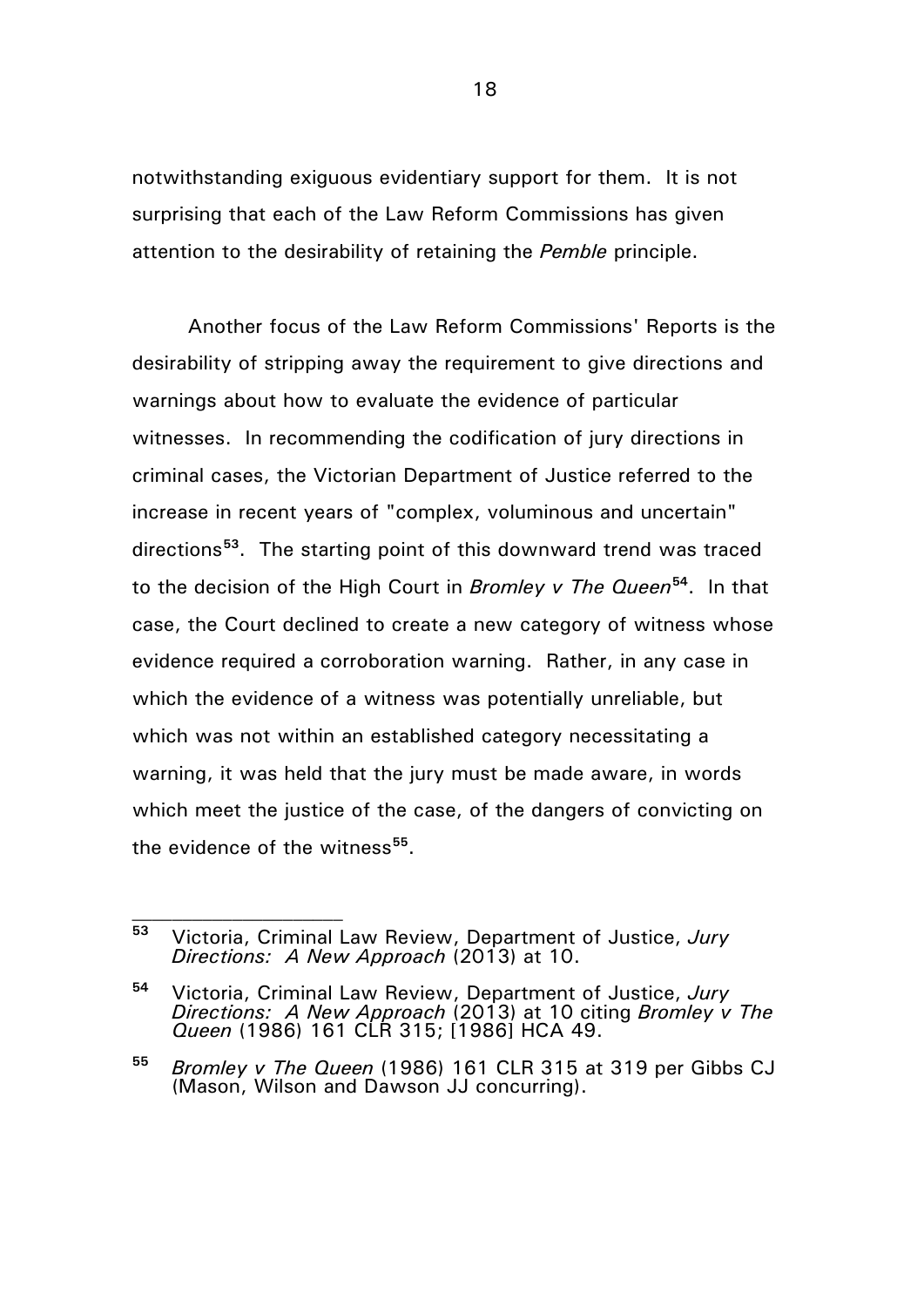The determination of whether a warning is required to avoid a perceptible risk of a miscarriage of justice does not involve a bright line test. So much is illustrated by the analysis in *Tully v The Queen***[56](#page-18-0)** respecting the need for a warning as to the possible unreliability of the complainant's evidence. No application for such a direction had been made by defence counsel. Nonetheless, the Court was divided on the question of whether a warning was required. The desirability of keeping the summing up short, clear, and comprehensible, and the requirements of ensuring a fair trial in a given case, calls for judgments of considerable discernment.

Despite the difficulties for the trial judge in preparing a summing up, its length would seem to reflect matters of judicial culture. In 2006, the Australian Institute of Judicial Administration surveyed Australian and New Zealand judges on aspects of the conduct of criminal jury trials. Judges were asked to estimate the average duration of a summing up in a five-day, ten-day and 20-day trial. The judge was asked to estimate the number of minutes spent on the law, the evidence, and in summarising the addresses of counsel**[57](#page-18-1)**. Some judges refused to answer the question, and some pointed out that a five-day trial may involve more complex issues than a 20-day trial. Nonetheless, as the authors of the report

<span id="page-18-0"></span>**<sup>56</sup>** (2006) 230 CLR 234; [2006] HCA 56.

<span id="page-18-1"></span>**<sup>57</sup>** Australian Institute of Judicial Administration Incorporated, *The Jury Project: Stage One – A Survey of Australian and New Zealand Judges* (2006) at 26-27.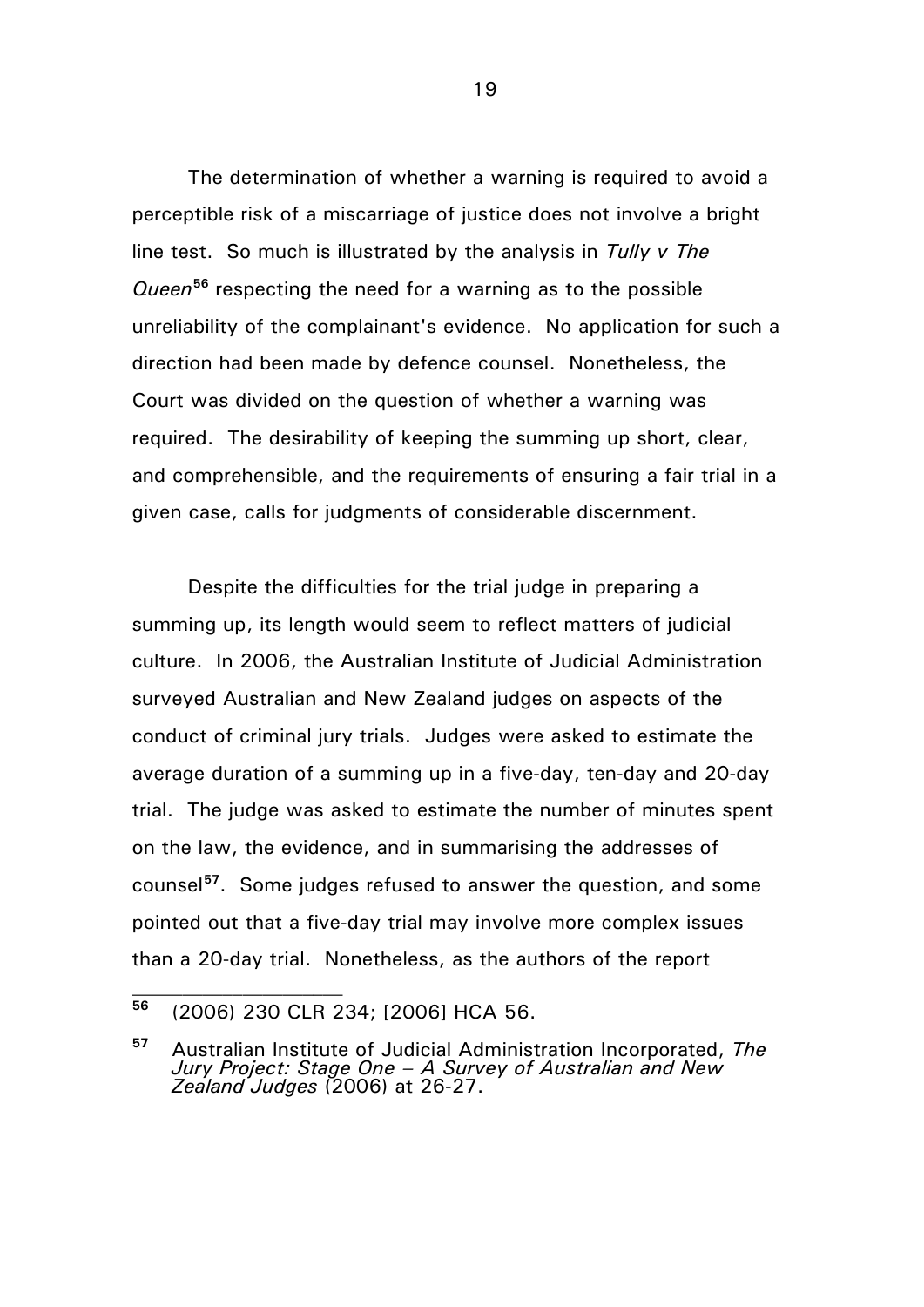observed, judges in each jurisdiction had been faced with the same difficulty. The significant differences across jurisdictions were considered to be a reliable indicator of differing practices. The differences did not depend on whether the judge was instructing the jury on the common law or the Griffith Code. Judged by the standard that the shorter, the better, South Australia and Western Australia were the best-performing Australian jurisdictions. Victoria was the worst performer in relation to five and ten day trials, followed closely by New South Wales. New South Wales had the distinction of being the worst performer for 20-day trials.

The length of the summing up turns to no small extent on the degree to which the judge summarises the evidence. It would seem the practice differs between jurisdictions with respect to furnishing the jury with a copy of the transcript. The good sense of giving the trier of fact the transcript is to my mind evident. Among other considerations, it permits more economical reference to the evidence in the course of the summing up.

To date, little action has been taken in Queensland or New South Wales to act on the recommendations of the QLRC and NSWLRC. By contrast, Victoria has embraced radical reforms. Following the publication of the VLRC's Report, the Judicial College of Victoria commissioned a report on the simplification of directions governing complicity, inferences, circumstantial evidence, evidence of an accused's other misconduct and warnings respecting unreliable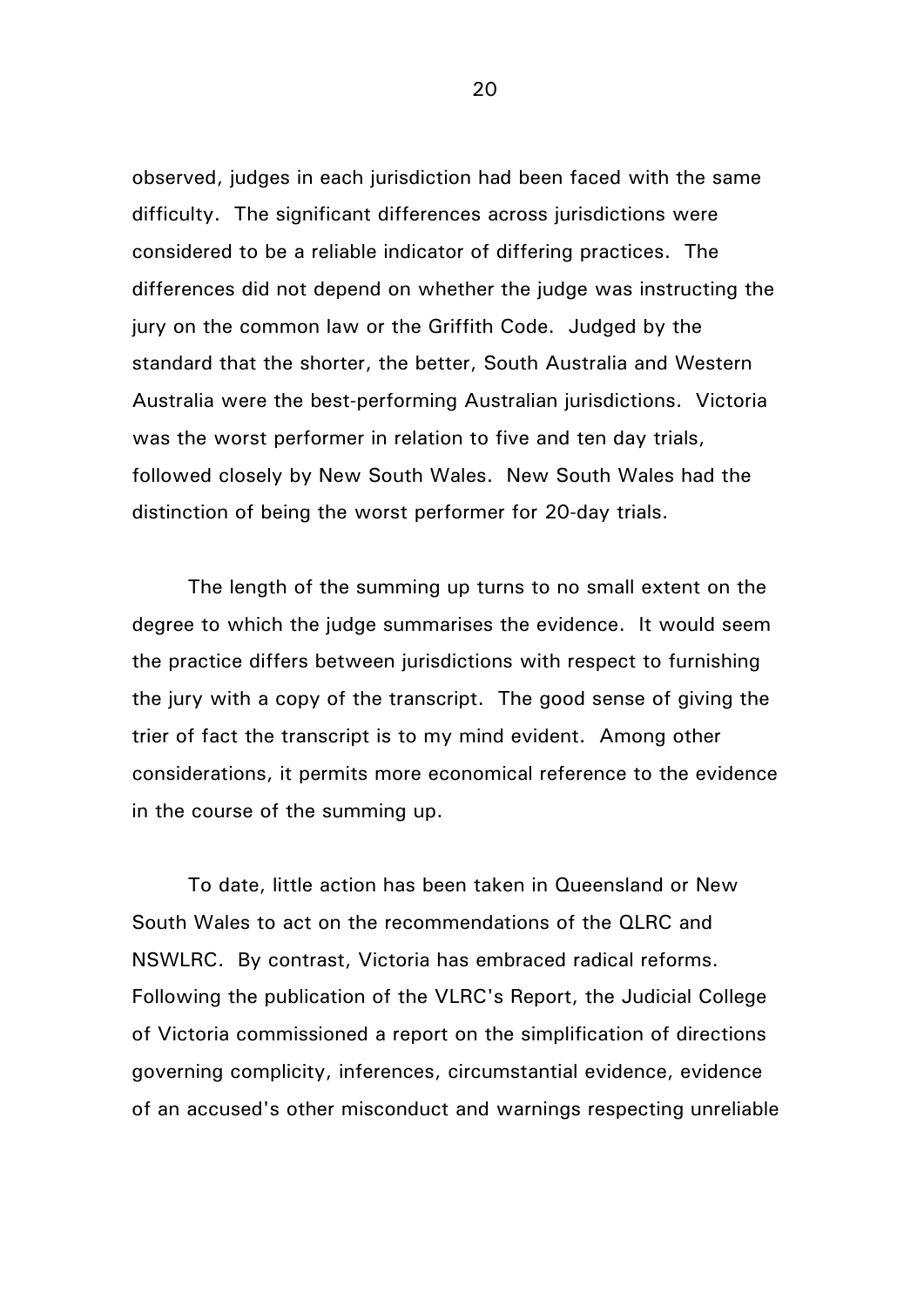evidence**[58](#page-20-0)**. Weinberg JA conducted the review. The VLRC's Report and the Weinberg Report fed into a further report by the Criminal Law Review Division of the Department of Justice, which recommended the enactment of legislation to provide a new framework for determining the directions that a trial judge is required to give in a criminal trial**[59](#page-20-1)**.

The Victorian reforms have been brought about in three stages. The first was the enactment of the *Jury Directions Act 2013* (Vic) ("the 2013 Act"), the stated purposes of which included: to reduce the complexity of jury directions in criminal trials; to simply and clarify the issues that juries must determine in such trials; and to clarify the duties of the trial judge in directing the jury**[60](#page-20-2)**. Central to the scheme of the 2013 Act was Part 3, which dealt with requests for directions. An obligation was imposed on defence counsel at the close of the evidence to inform the judge whether matters were or were not in issue: namely, each element of the offence; any defence; any alternative offence; and any alternative basis of complicity**[61](#page-20-3)**. After the defence counsel complied with this obligation, the prosecution and defence counsel were required to

<span id="page-20-0"></span>**<sup>58</sup>** Judicial College of Victoria, *Simplification of Jury Directions Project: A Report to the Jury Directions Advisory Group* (2012).

<span id="page-20-1"></span>**<sup>59</sup>** Victoria, Criminal Law Review, Department of Justice, *Jury Directions: A New Approach* (2013).

<span id="page-20-2"></span>**<sup>60</sup>** *Jury Directions Act 2013* (Vic), ss 1(a), (b), (c).

<span id="page-20-3"></span>**<sup>61</sup>** *Jury Directions Act 2013* (Vic), s 10.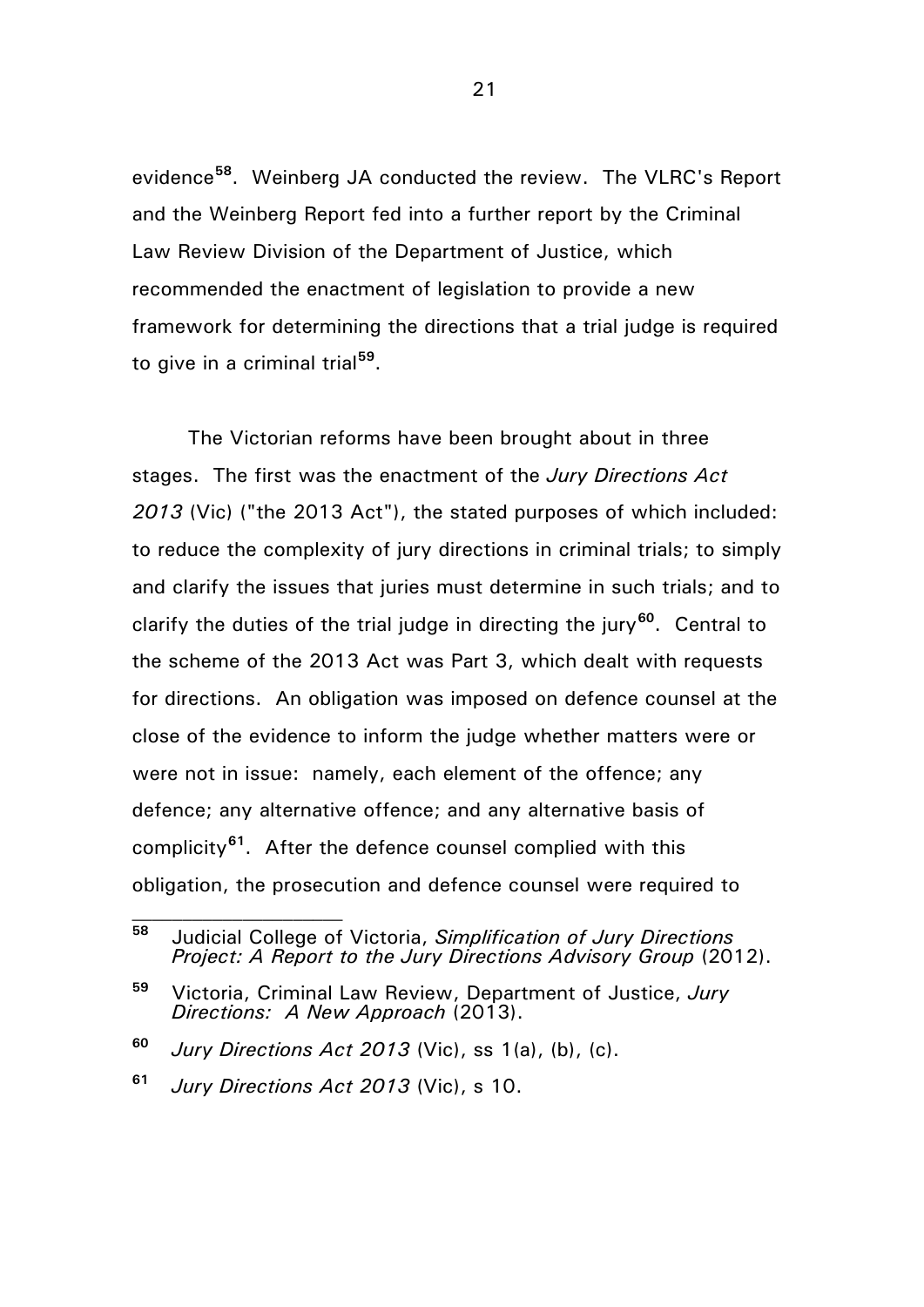request the judge to give, or not to give, particular directions in respect of the matters in issue and the evidence relevant to those matters**[62](#page-21-0)**. The trial judge was relieved of the obligation to give the jury a direction that related to a matter which defence counsel had indicated was not in issue or which had not been requested by the parties**[63](#page-21-1)**.

The trial judge was required to give a requested direction unless there were good reasons for not doing so**[64](#page-21-2)**. In determining whether there were good reasons for not giving a requested direction, the trial judge was enjoined to have regard to the evidence, whether the direction concerned a matter not raised or relied on by the accused, and whether it would involve the jury considering the issues in a manner that departed from the way the defence case had been put**[65](#page-21-3)**. Section 15 in Pt 3 of the 2013 Act provided an override: the trial judge was required to give the jury any direction that was necessary to avoid a substantial miscarriage of justice.

The 2013 Act purported to abolish the *Pemble* principle and any requirement to direct the jury of an alternative offence which

<span id="page-21-0"></span>**<sup>62</sup>** *Jury Directions Act 2013* (Vic), s 11.

- <span id="page-21-1"></span>**<sup>63</sup>** *Jury Directions Act 2013* (Vic), s 13.
- <span id="page-21-2"></span>**<sup>64</sup>** *Jury Directions Act 2013* (Vic), s 14(1).
- <span id="page-21-3"></span>**<sup>65</sup>** *Jury Directions Act 2013* (Vic), s 14(2).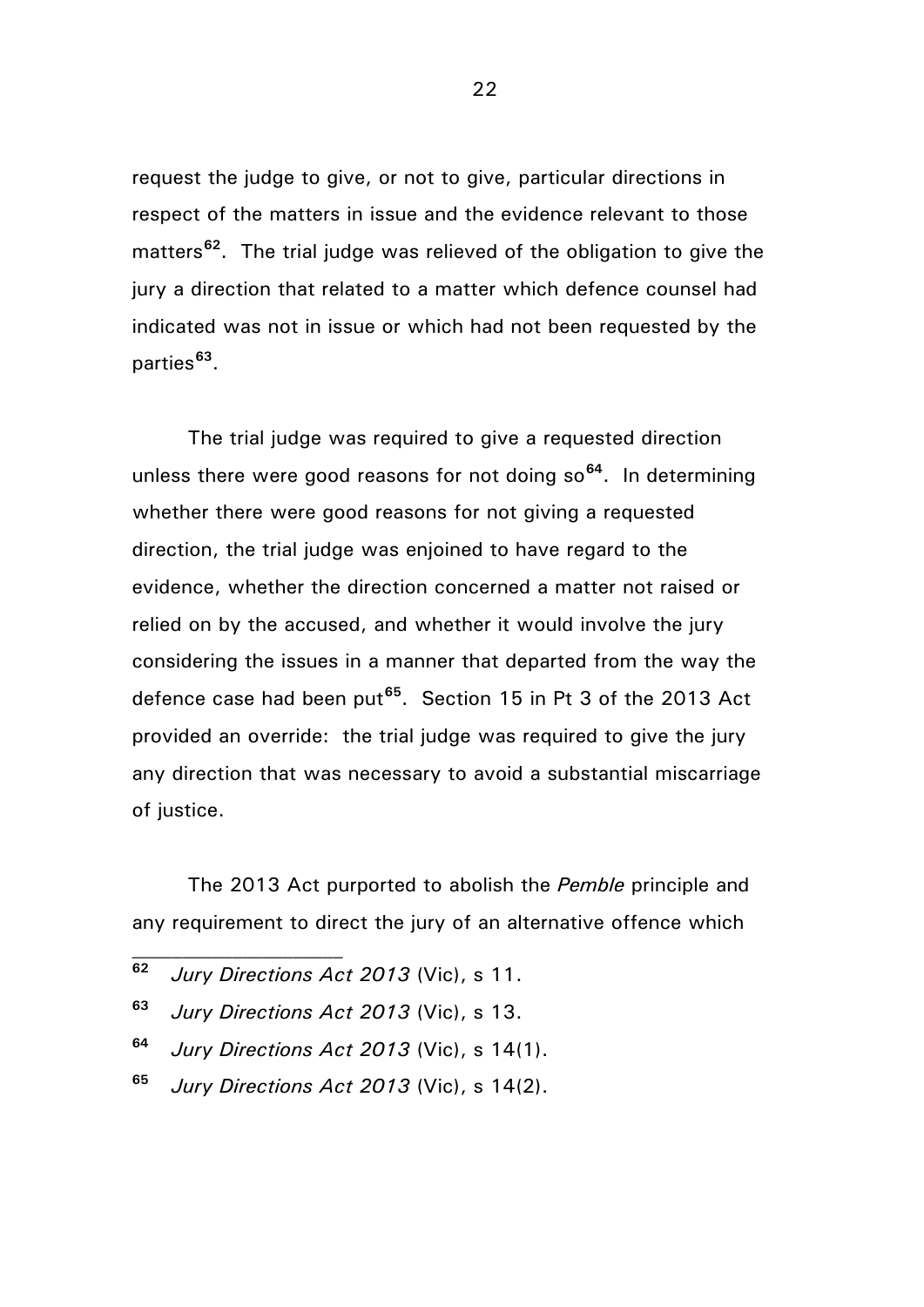had not been identified during the trial<sup>[66](#page-22-0)</sup>. While the trial judge was required in summing up the case to refer to the way in which the prosecution and defence cases were put, he or she was relieved of the obligation to summarise the closing address of counsel and of the obligation to give a summary of the evidence**[67](#page-22-1)**. It sufficed for the trial judge to identify only so much of the evidence as necessary to assist the jury to determine the issues**[68](#page-22-2)**. The importance of the latter provision should not be overlooked. The view that a summing up in a criminal trial is deficient if the judge fails to give a detailed summary of the evidence has proved to be persistent**[69](#page-22-3)**.

The abolition of the *Pemble* principle is controversial. The NSWLRC recommended against it, taking into account cases in which defence counsel may be embarrassed by relying on inconsistent defences or in which counsel prefer to pursue an outright acquittal rather than a guilty verdict for an alternative, lesser offence**[70](#page-22-4)**. The difficulty of inconsistent defences may be accommodated under the Victorian model by a request that the judge direct the jury on a defence or partial defence on which

 $\mathcal{L}_\text{max}$ 

<span id="page-22-0"></span>**<sup>66</sup>** *Jury Directions Act 2013* (Vic), s 16.

<span id="page-22-1"></span>**<sup>67</sup>** *Jury Directions Act 2013* (Vic), s 17(b).

<span id="page-22-2"></span>**<sup>68</sup>** *Jury Directions Act 2013* (Vic), s 18(1).

<span id="page-22-3"></span>**<sup>69</sup>** See, eg, *R v Zorad* (1990) 19 NSWLR 91 at 105E per Hunt, Enderby and Sharpe JJ; *R v Piazza* (1997) 94 A Crim R 459 at 64-65 per Hunt CJ at CL, 65 per Smart J, 67 per Grove J.

<span id="page-22-4"></span>**<sup>70</sup>** NSWLRC Report, Appendix A at 185 ff [A.43] ff.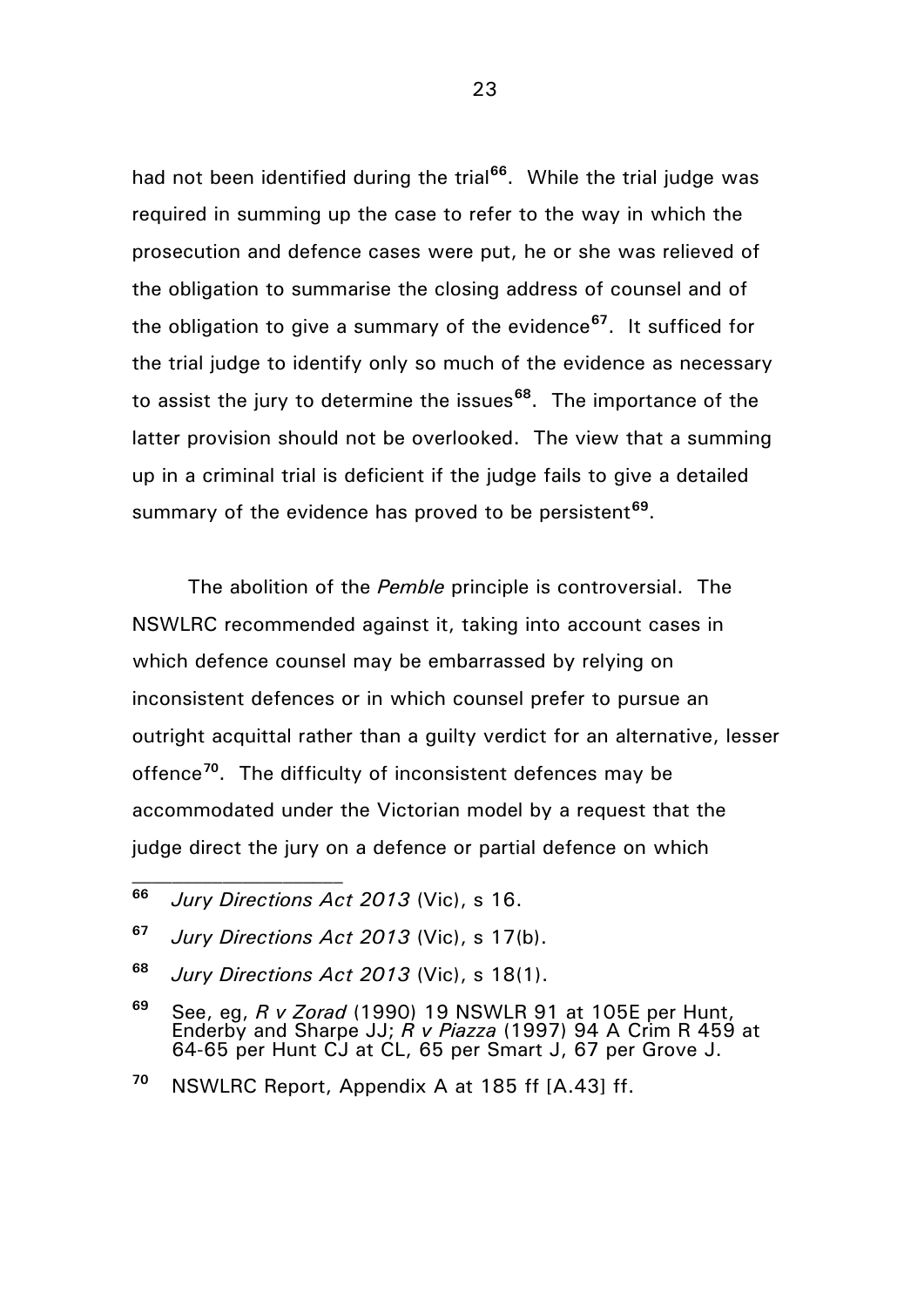counsel has not relied. In a case where there are evident forensic reasons for not relying on a defence which is clearly raised by the evidence, it would seem unlikely that the trial judge would refuse the request. The concern with respect to the forensic choice not to address the jury on a lesser alternative verdict is now to be assessed in light of *James v The Queen***[71](#page-23-0)**. As the High Court held in that case*,* it is not the function of the court to direct a jury on a lesser, alternative verdict in circumstances in which the defence has made a choice to seek an outright acquittal and the prosecution has not sought to have the jury's verdict on the alternative charge**[72](#page-23-1)**.

While the QLRC recommended amendments to the *Criminal Code* (Qld) along the lines of the Victorian model – requiring prosecution and defence to inform the judge of the directions as to specific defences and warnings which they wished the judge to include in, or omit from, the summing-up – it did not propose departure from *Pemble*. The QLRC favoured relieving the trial judge of the obligation to give a direction that is not requested *unless* the direction was required to ensure a fair trial**[73](#page-23-2)**.

 $\mathcal{L}_\text{max}$ 

<span id="page-23-0"></span>**<sup>71</sup>** (2014) 253 CLR 475; [2016] HCA 6.

<span id="page-23-1"></span>**<sup>72</sup>** *James v The Queen* (2014) 253 CLR 475 at 490 [37] per French CJ, Hayne, Crennan, Kiefel, Bell and Keane JJ.

<span id="page-23-2"></span>**<sup>73</sup>** QLRC Report at 371-398 [11.53]-[11.143].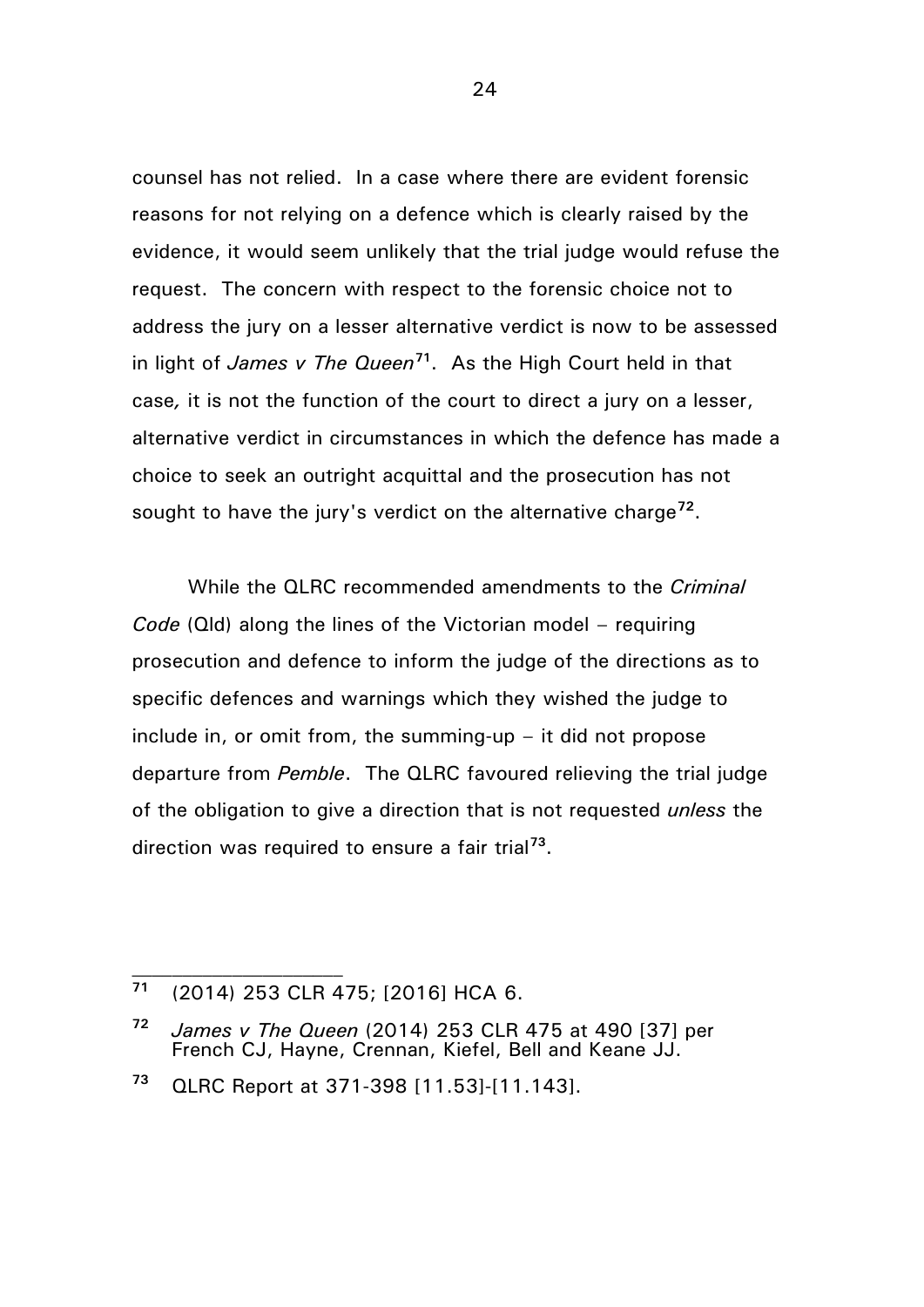Despite reservations of the kind expressed by the QLRC and the NSWLRC, the Victorian Department of Justice considered the 2013 Act did not sufficiently deliver the quietus to *Pemble*. It characterised the s 15 override as a "gap" in the scheme. In 2015, the Victorian Parliament enacted the *Jury Directions Act 2015* (Vic) ("the 2015 Act") to extend, restructure and further refine the 2013 Act**[74](#page-24-0)**. Under the 2015 Act, the override, now found in s 16, confines the trial judge's obligation to give a direction that has not been requested to a case in which there are "substantial and compelling reasons for doing so". The threshold for successful appellate challenge on the ground of the failure to give a direction that was not requested is a high one.

The 2015 Act maintains the framework of its predecessor and builds on it by enacting a number of the recommendations of the Weinberg Report respecting the directions on tendency and coincidence evidence, and unreliable evidence. It seeks to return the law on the standard of proof in circumstantial cases to the position before the decisions of the High Court in *Chamberlain v The Queen [No 2]***[75](#page-24-1)** and *Shepherd v The Queen***[76](#page-24-2)** and it strips away the requirement for various directions that bear on the assessment of

 $\mathcal{L}_\text{max}$ 

<span id="page-24-0"></span>**<sup>74</sup>** Victoria, Legislative Assembly, *Parliamentary Debates* (Hansard), 18 March 2015 at 679.

<span id="page-24-1"></span>**<sup>75</sup>** (1984) 153 CLR 521; [1984] HCA 7.

<span id="page-24-2"></span>**<sup>76</sup>** (1990) 170 CLR 573; [1990] HCA 56.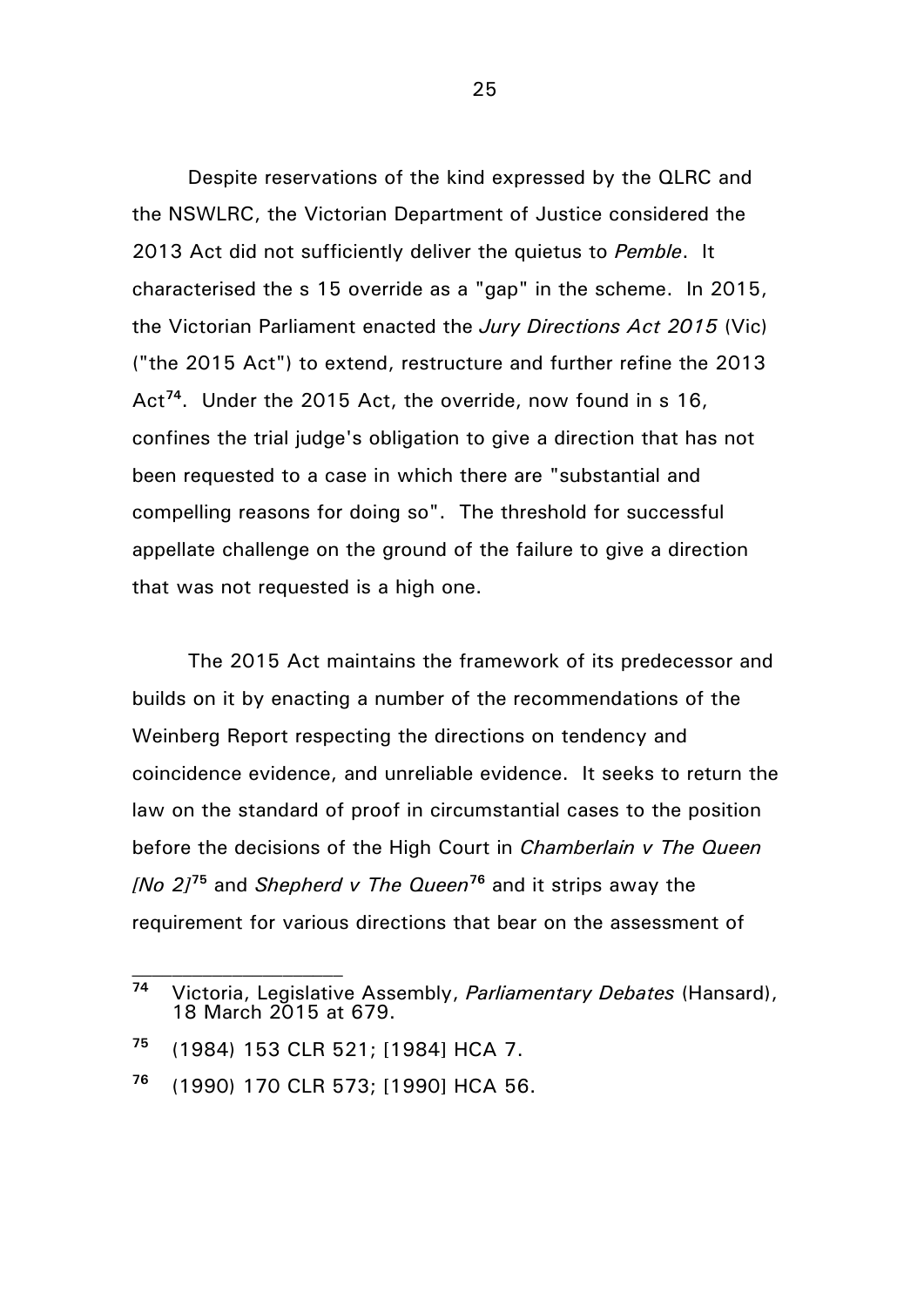categories of evidence, which were considered to reflect outdated assumptions**[77](#page-25-0)**.

The third phase of the Victorian reforms saw amendments to the 2015 Act**[78](#page-25-1)** prompted by a further report by the Department of Justice**[79](#page-25-2)**. The requirement to give directions on a further raft of aspects of the evaluation of evidence have been abolished or simplified. The uncertainty as to the extent to which the judge may instruct the jury on the approach to its deliberations**[80](#page-25-3)** is resolved by s 64G, which abolishes any rule of the common law which prevents the trial judge from directing the jury on the order that it is to consider the offences; the elements of the offences; defences; matters in issue; or alternative bases of complicity.

The 2015 Act permits the trial judge to give the jury an explanation of the phrase "proof beyond reasonable doubt" if the jury asks the trial judge a question which directly or indirectly raises the matter**[81](#page-25-4)**. In such a case, s 64(1) sets out a number of matters to which the trial judge may refer. The trial judge may refer to the

<span id="page-25-0"></span>**<sup>77</sup>** See e.g. Department of Justice, *Jury Directions, A Jury-Centric Approach* at 64-65.

<span id="page-25-1"></span>**<sup>78</sup>** *Jury Directions and Other Acts Amendment Act 2017* (Vic).

<span id="page-25-2"></span>**<sup>79</sup>** Victoria, Criminal Law Review, Department of Justice, *Jury Directions, A Jury-Centric Approach Part 2* (2017).

<span id="page-25-3"></span>**<sup>80</sup>** *Stanton v The Queen* (2003) 198 ALR 41; [2003] HCA 29.

<span id="page-25-4"></span>**<sup>81</sup>** *Jury Directions Act 2015* (Vic), s 63.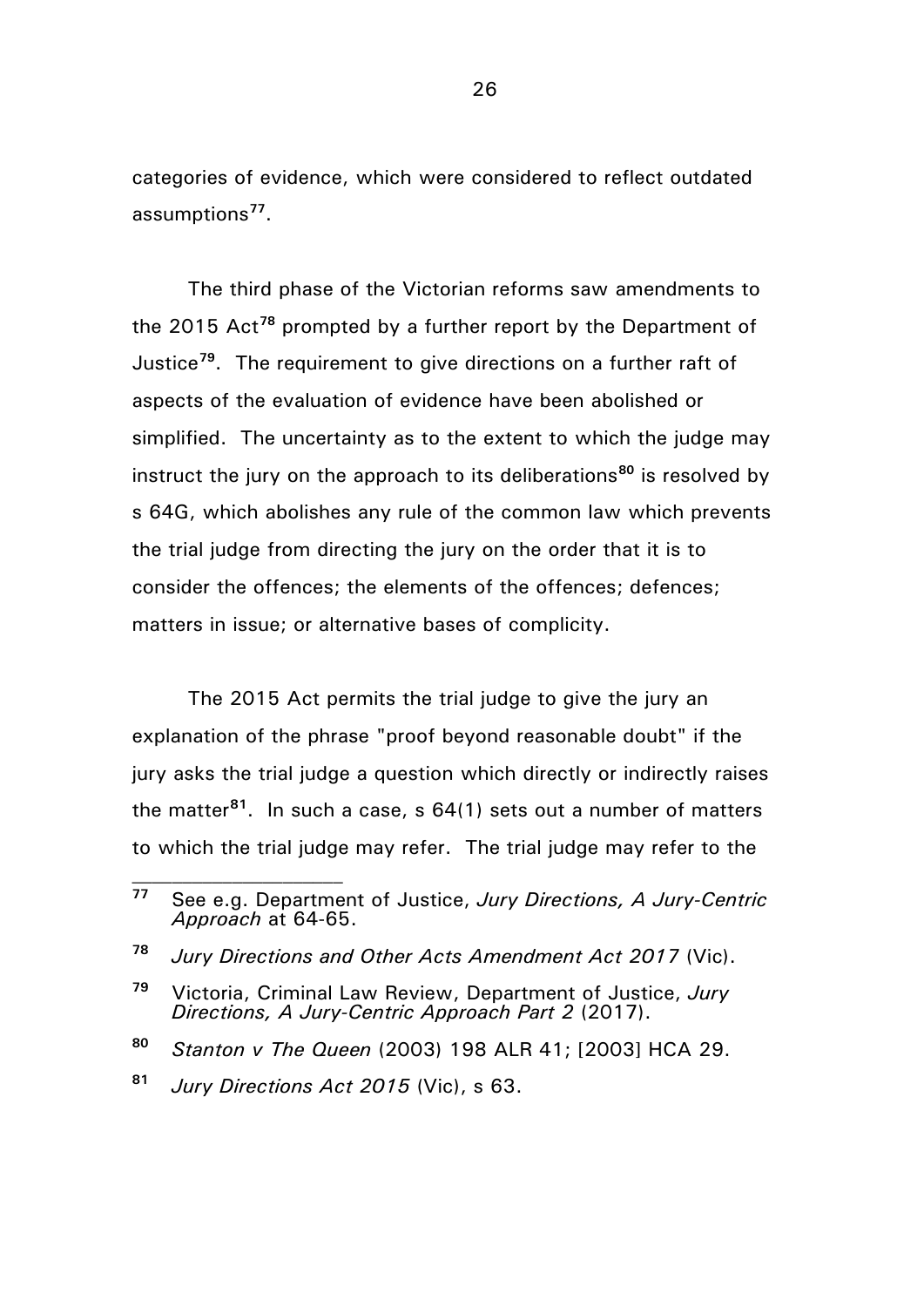presumption of innocence and the prosecution's obligation to prove guilt, and may indicate that it is not enough for the prosecution to persuade the jury that the accused is "probably guilty or very likely to be guilty". The trial judge may explain that it is almost impossible to prove anything with absolute certainty when reconstructing past events and that the prosecution is not required to do so. Perhaps, more controversially, the judge may tell the jury that a reasonable doubt is not an imaginary or fanciful doubt or an unrealistic possibility.

It is tempting to see the impetus for the embrace of reform of jury directions in Victoria as stemming from the tendency of Victorian judges to sum up at greater length than their colleagues in other jurisdictions and to the fact that Victoria had the highest rate among the Australian jurisdictions of successful appeals from erroneous directions**[82](#page-26-0)**. Whatever prompted the embrace of reforms, they have been well received. Substantial aspects of the scheme have now been in operation for a number of years. Any concern that the scheme places too much emphasis on party autonomy at the cost of fair trial principles has not to date proved to be well founded. The Victorian reforms provide a workable template for reform.

 $\mathcal{L}_\text{max}$ 

<span id="page-26-0"></span>**<sup>82</sup>** Tilmouth, "The Wrong Direction: A Case Study and Anatomy of Successful Australian Criminal Appeals" (2015) 40 Australian Bar Review 18 at 20.